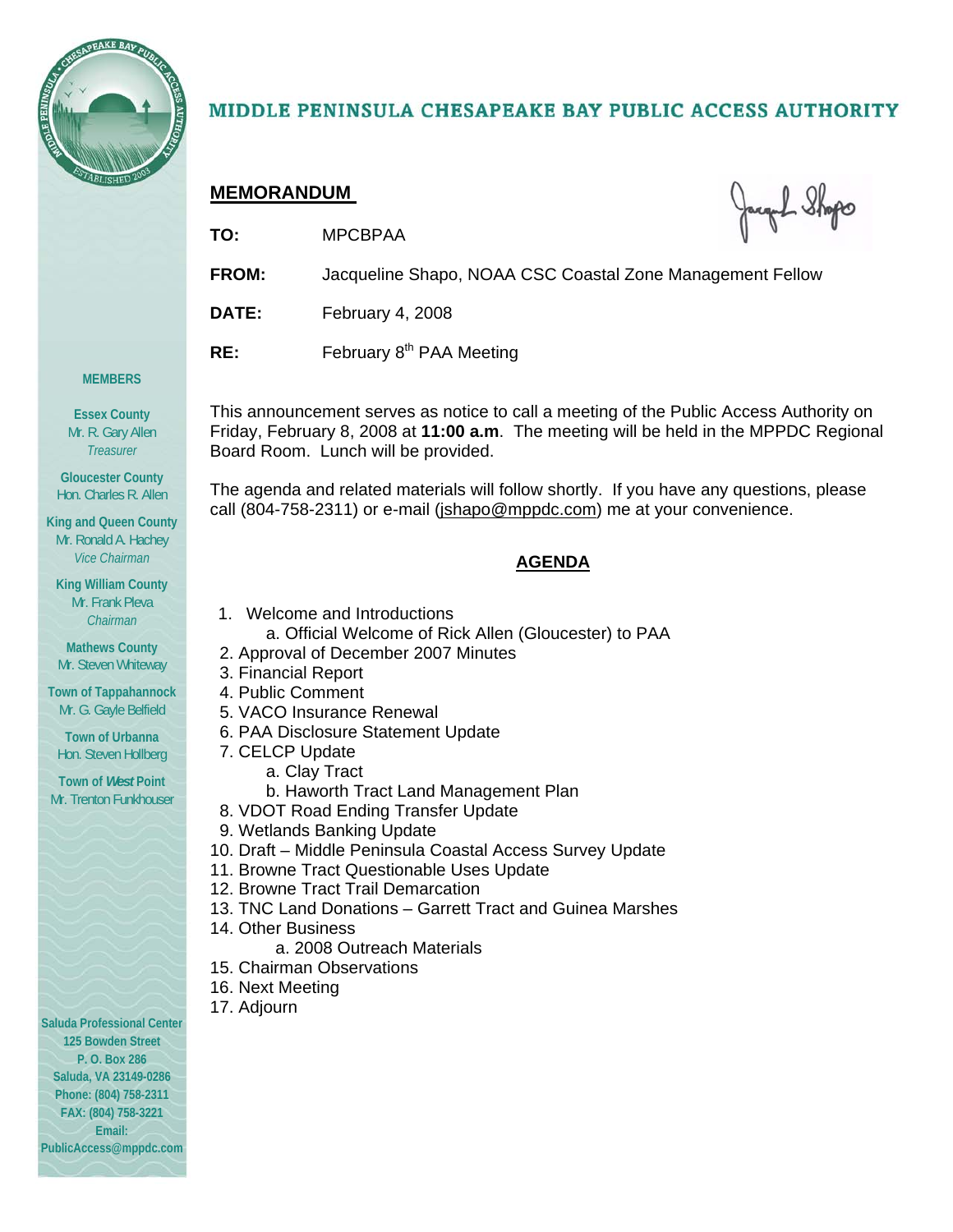## **December 14, 2007 Middle Peninsula Planning District Commission Saluda, Virginia**

## **1. Welcome and Introductions**

The Middle Peninsula Chesapeake Bay Public Access Authority held its meeting in the Middle Peninsula Planning District Commission Board Room in Saluda, Virginia at 11:00am on December 14, 2007.

Chairman Pleva called the meeting to order. Members and Alternates present were Ron Hachey, King & Queen County Administrator; Gary Allen, Essex County Board of Supervisors; Steve Whiteway, Mathews County Board of Supervisors; Louise Theberge, Gloucester County Board of Supervisors; Trent Funkhouser, Town of West Point Town Manager; and Steve Hollberg, Town of Urbanna Town Council Member. Also present were Lewis Lawrence, Director of Regional Planning MPPDC; Jacqueline Shapo, NOAA Coastal Services Center Coastal Management Fellow; and Bill Pruitt, Troutman Sanders LLP – Attorneys at Law. Chairman Pleva opened the meeting by officially welcoming the Town of Urbanna and its representative, Steve Hollberg, to the PAA.

## **2. Approval of October Minutes**

Chairman Pleva requested a motion to approve the October 2007 Minutes. Mr. Whiteway moved that the Minutes be approved. Mr. Allen seconded the motion. Motion carried by unanimous vote.

## **3. Treasurer's Report**

Chairman Pleva requested a motion to approve the October 2007 Revenue and Expenditure Report subject to audit. Ms. Theberge moved that the Report be approved; Mr. Hachey seconded the motion. Motion carried by unanimous vote.

## **4. Public Comment**

There was no public comment.

## **5. Budget Amendment Request**

Delegate Harvey Morgan has requested that the PAA submit a budget amendment request for 2008-2009 to the General Assembly. Mr. Pruitt suggested that the PAA request \$150,000 in non-state funds in order to maintain current funding levels. Mr. Allen suggested that in addition to submitting the budget amendment request, the PAA submit an explanation to the Governor's office and the Secretary of Natural Resources office as to how it expended the \$80,000 awarded to us by the General Assembly for 2007-2008 toward land acquisition, wetland banking,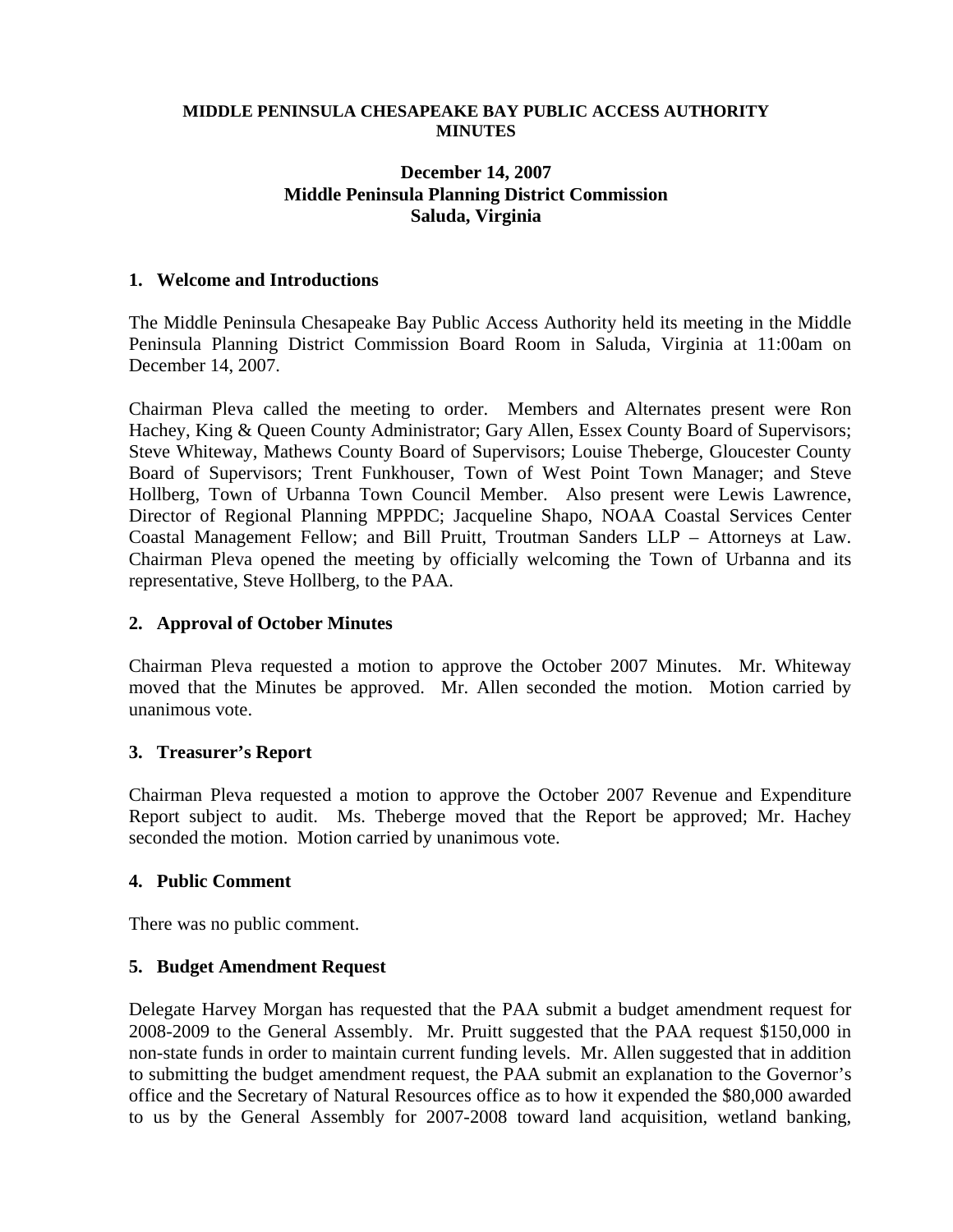development of the Regional Waterfront Access Master Plan, and the enhancement of working waterfronts. Chairman Pleva requested a motion to approve the budget amendment request of \$150,000. Mr. Whiteway moved that the request be approved; Ms. Theberge seconded the motion. Motion carried by unanimous vote.

# **6. Filing of PAA Disclosure Statement**

Mr. Lawrence informed the PAA that he received notice from its attorney asking whether the PAA and/or PAA Board members were required to file a disclosure statement with the Secretary of the Commonwealth or their County Administrator, as per Section § 2.2-3118 of the Code of Virginia: "The members of the governing body of any authority established in any county or city, or part or combination thereof, and having the power to issue bonds or expend funds in excess of \$10,000 in any fiscal year, shall file, as a condition to assuming office, a disclosure statement of their personal interests and other information as is specified on the form set forth in § 2.2-3118 and thereafter shall file such a statement annually on or before January 15, unless the governing body of the jurisdiction that appoints the members requires that the members file the form set forth in § 2.2-3117." Each of the PAA Board members has already filed a disclosure statement as part of his duties as County Administrator, Town Manager, or Board of Supervisors member; however, Mr. Lawrence raised the question whether each PAA Board member should again file a disclosure statement as a member of the PAA. After some discussion, it was decided that Rose Lewis would print copies of the disclosure statement and forward it to each PAA Board member for completion and submission to the Secretary.

# **7. CELCP Update**

- **a)** Ms. Shapo reported that work crews at the Middle Peninsula Regional Security Center successfully installed gates and informational kiosks at the entrances to the Haworth, Dragon Bridge/Jackson, and Clay Tracts at the end of October. The gates are locked, and signage exists informing the public that the tracts are closed until land management plans are developed for the properties. Acknowledgement signage recognizing our funding sources, a requirement of the CELCP grant through the VA CZM Program, has also been installed in the kiosks at the Haworth and Dragon Bridge/Jackson Tracts. Final products for the Task 1.01 acquisitions and the Task 1.03 match property will be submitted to the Virginia Coastal Zone Management Program shortly.
- **b)** Ms. Shapo reported that she obtained the Purchase Agreement and updated Title Opinion for the Clay Tract. She completed the CELCP application checklist for the parcel and submitted it and all associated documentation for Clay to the CZM Program and then on to NOAA for review on December 12, 2007. Although the CZM Program has requested an extension from NOAA for the Task 1.02 acquisitions, one has not yet been granted; therefore, as per the current deadline for the parent grant, the PAA must still go to closing on Clay before December 31, 2007. Additionally, the CELCP coordinator at NOAA, Ms. Elisabeth Morgan, has stepped down from her position; therefore, our CELCP contact at NOAA is now Kris Wall.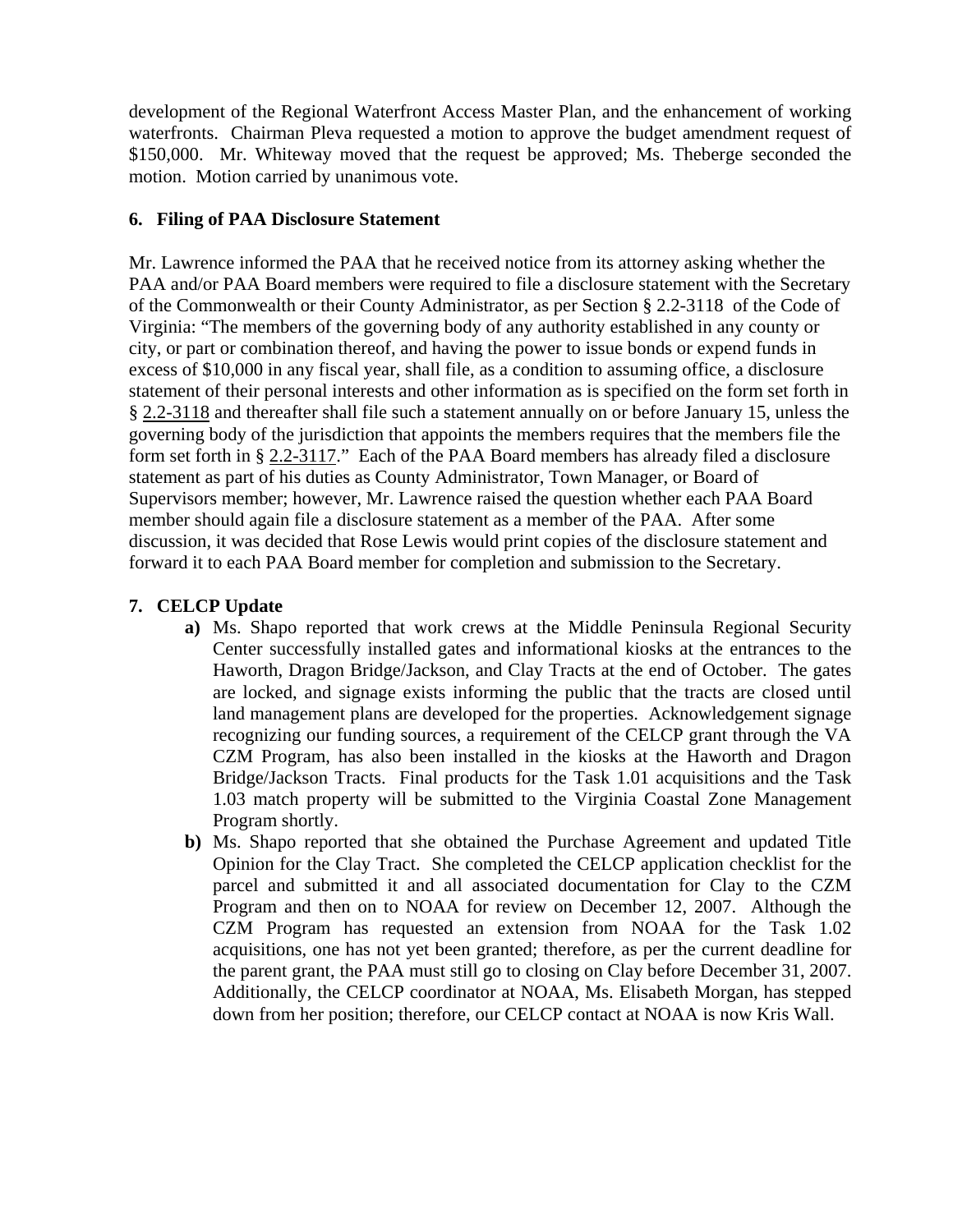# **8. Haworth Tract Land Management Plan Timeline**

Ms. Shapo presented a draft timeline of the Haworth Tract Land Management Plan development process to the PAA for discussion. The PAA reviewed the timeline and agreed that it was appropriate for the amount of time Ms. Shapo has remaining in her fellowship; i.e., 7 months. Ms. Shapo also discussed the land management plan meetings stakeholders list she looks to compile with Keith Haden (King and Queen County Board of Supervisors member – Shanghai District). Mr. Hachey informed the PAA that Mr. Haden was replaced in the last election by Milton "Pete" McDuff and that Ms. Shapo should include both Mr. Haden and Mr. McDuff in the development of the stakeholder list.

## **9. Bill Hoggs Landing Conveyance Process – VDOT Guidelines**

Mr. Lawrence discussed a meeting he and Ms. Shapo had with representatives from the Virginia Department of Transportation to discuss conveyance of a VDOT-owned prescriptive easement on the Lower Guinea Landing (a.k.a. Bill Hoggs Landing) right-of-way to the PAA. VDOT has drafted some concerns to the PAA's request to transfer ownership of the prescriptive right-ofway (250 ft. long and 30 ft. wide) from VDOT to the PAA. VDOT is concerned that the highest and best use (boating) at the site by the public does not appear to be conducive to large vehicles with trailered boats. There is no room for the maintenance equipment and vehicles with trailers to maneuver and turn around down by the water. Additionally, VDOT is concerned whether there is a mechanism in place, should the PAA ever "go out of business", that would revert ownership of the right-of-way back to the County Board of Supervisors and not VDOT. Thirdly, VDOT requests that a joint public hearing with (and called by) the Gloucester County Board of Supervisors replace the PAA-held public hearing that would have occurred to discuss transfer of ownership in the landing to the PAA with the public. VDOT believes a joint meeting ensures the County Board acknowledges and concurs with the road ending transfer.

The PAA discussed VDOT's concerns and decided that Mr. Lawrence should draft a response to VDOT on behalf of the PAA. The PAA agreed, per the law, that were it to disband after the landing transfer took place, the Gloucester County Board would regain ownership of the prescriptive easement on Bill Hoggs Landing. Furthermore, even if the public cannot take trailered vessels down to the landing, water access by car-top boats would be feasible. Finally, the PAA looks to call its own public meeting to discuss conveyance of the prescriptive easement to the PAA but will provide a transcript of the meeting's minutes to the Gloucester Board. The PAA is concerned that a joint meeting called by the Gloucester Board and held in conjunction with the monthly Board meeting would again place the responsibility of discussing road ending transfers back on the shoulders of the County Boards – something the PAA tried to preclude with the creation of HR 2781.

# **10. Poplar Springs / Poropotank Parcel**

Mr. Lawrence reported on discussions with a developer in Gloucester County. The developer still would like to gift the wetlands parcel lying directly on the Poropotank to the PAA. Ms. Theberge reported that the property typically has little water, is not navigable, is rather inaccessible to the public due to its location and the nature of the land, and cannot be used for wetlands banking as it is too steeply sloped. Discussion was held as to whether the parcel should be considered for acquisition by the PAA, and it was determined that it should not. Mr.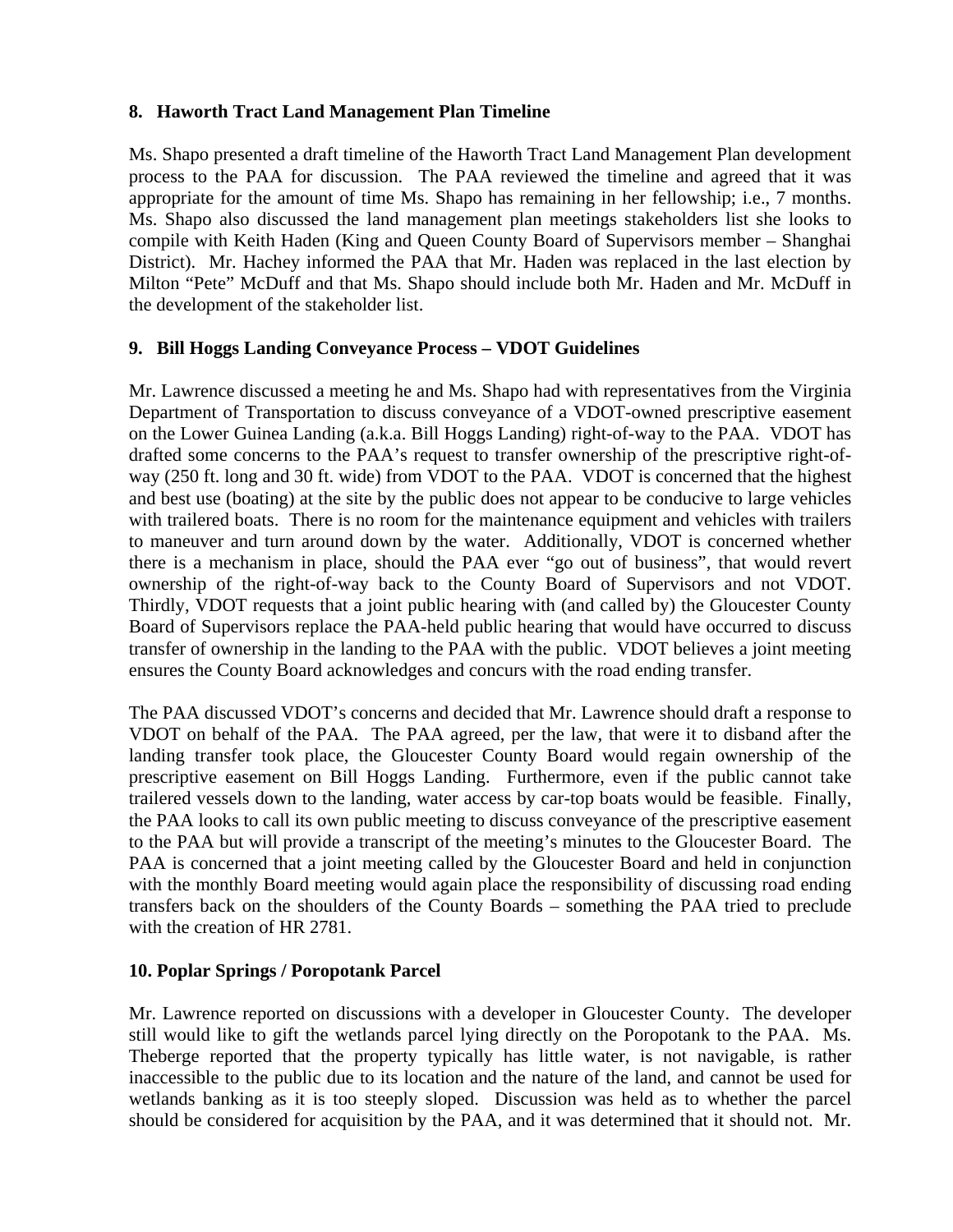Funkhouser suggested that the developer speak to The Nature Conservancy or another nongovernmental organization about the land donation.

Chairman Pleva requested a motion to thank the developer for the donation opportunity but decline his offer permanently. Mr. Hachey moved that the donation be declined; Mr. Funkhouser seconded the motion. Motion carried by unanimous vote.

# **11. Wetlands Banking Update**

Mr. Lawrence provided an update on wetlands banking opportunities in Gloucester County. In addition to the two fingers of the Shenk property, there are six buy-out sites presently in Gloucester that the PAA looks to acquire from the county and convert back into wetlands to create a bank. Representatives from the PAA, Virginia Institute of Marine Science, Virginia Marine Resources Commission, and others have already visited the candidate parcels, and there appears to be no conflict with FEMA or the Department of Environmental Management related to converting the properties. Mr. Lawrence looks to discuss with the Gloucester County Board of Supervisors in January whether the PAA can acquire the suite of parcels from the county to convert into a wetlands bank and whether the bank will be held for use only by Gloucester citizens or converted into a regional bank, which could be used by all citizens in the Middle Peninsula – the PAA's preference. Mr. Hachey suggested that even if Gloucester looks to permit only its county residents to utilize the bank, the PAA manage the parcels to save county staff time and money.

# **12. Draft Middle Peninsula Public Access – Working Waterfronts Survey**

Mr. Lawrence provided the PAA with a draft of the Middle Peninsula Public Access – Working Waterfronts Survey developed in part by Mr. Lawrence and Sally Mills (contractor), with input from Tom Murray and his staff at VA Sea Grant. This survey is the first step toward developing the PAA's Regional Waterfront Access Master Plan, which is necessary to obtain federal funds for working waterfront enhancement. Short and long versions of the survey will be created, which incorporate these questions. Both surveys will be hosted through the Virginia Sea Grant Water Access website. Additionally, many surveys will be mailed directly to working waterfront groups throughout the Peninsula. Once survey responses are received and finalized, the PAA looks to hold a few public meetings to capture citizens' opinions about the survey and current water access issues. Sally Mills will be responsible for press releases to the localities alerting them to the survey's existence and when public meetings will be scheduled.

# **13. Browne Tract – Questionable Uses**

**a) Target shooting:** Ms. Shapo reported that hunters have been seen by PAA staff shooting at disposable, ground-level targets on the Browne Tract. These targets were not located in designated hunting zones and endangered the safety of anyone who might have been passing by them unnoticed. Additionally, Mr. Lawrence reported that hand gun shells were found on the footbridge leading into the Dragon. Dialogue was held by the PAA as to strategies to control for inappropriate weapon discharge on the tract. It was determined that Ms. Shapo should draft a list of activities that will now be prohibited on the tract for discussion at the next PAA meeting. This list of activities will then be posted on signage both on the Browne Tract and on all PAA acquisitions.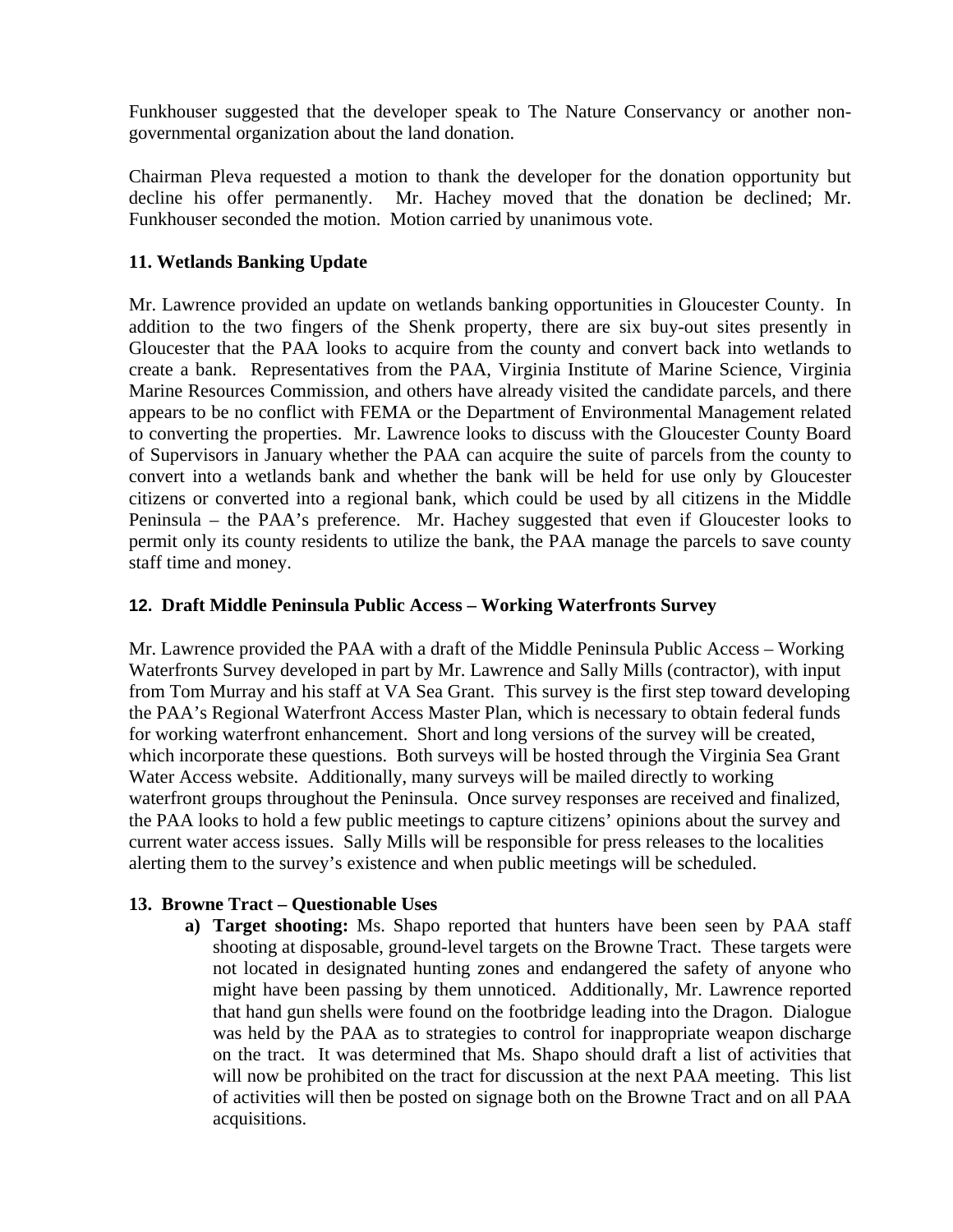**b) Track Course:** Ms. Shapo reported that a local cross country girls' track coach has decided to use the Browne Tract during hunting season as part of his girls' running loop. The coach looks to take every precaution possible to protect the safety of the runners; however Ms. Shapo has voiced concern to him about his use of the tract, especially since it is hunting season, school-aged children are involved, the Browne Tract trails are currently not well demarcated, and hunters using the parcel unfortunately do not always sign-in on the zone registration sheet each day, making it difficult to know who is on the tract at any point in time. The cross country coach still wishes to use the tract, however. The PAA requested that Ms. Shapo draft a letter to the coach, the school's head mistress, and the school's board of trustees, which explains the PAA's position on his use of the tract during hunting season (except on Sundays) for any uses other than hunting. Mr. Allen suggested that the letter could also provide alternative locations to the coach, which he could use to train his team.

## **14. Nature Deficit Disorder Discussion**

Mr. Lawrence presented the PAA with an article by Bill Heavey that discusses our younger generations' lack of use of the outdoors. Mr. Lawrence stated that this so-called "Nature Deficit Disorder" is a growing problem, especially in rural area of VA and other states. It is of concern to the PAA, as there are currently no high quality public access areas in the Middle Peninsula for intergenerational activities, such as hunting, fishing, and hiking. Mr. Lawrence suggested that the PAA set aside one of its recently-acquired CELCP properties for intergenerational hunting. Ms. Theberge suggested that the site be utilized instead for all intergenerational recreational nature experiences, which will include hunting and fishing but not exclude other outdoor activities. Mr. Allen offered that the parcel be intergenerational but that perhaps timing of uses on the site be managed; i.e., different, potentially conflicting recreational uses would be permitted only on certain days. Mr. Whiteway suggested instead that the parcel be divided into different use areas, such that one area would be open to all members of the public and another area would be set aside only for intergenerational activities; users of each area would have to register in advance to use the parcel on a specific day, and hunting would be limited to certain days of the week. The PAA agrees that one of its new acquisitions should be set aside for intergenerational recreational uses only. However, the PAA still needs to discuss which or which part of its new CELCP parcels could be set aside, how the site will be marketed, and how its users will be regulated to encourage children to utilize the parcel.

## **15. Other Business**

**a) Scenic Virginia Award**: Ms. Shapo presented the PAA with an award from Scenic Virginia, Inc. The PAA and its partners in the Dragon Run Watershed were selected as Honorable Mention recipients of the 2007 Scenic Water Corridor Preservation Award for their project, "*Conserving the Habitat Corridor and Public Access Connectivity of the Dragon Run Watershed*". This award was created by Scenic Virginia specifically this year to honor the tremendous accomplishments of the PAA and its partners in conserving the ecosystem of, protecting the historical uses in, and enhancing public access to the watershed. The award was presented to Mr. Hachey and Ms. Shapo by Peter Hunt of the Scenic Virginia Inc. Board of Trustees at the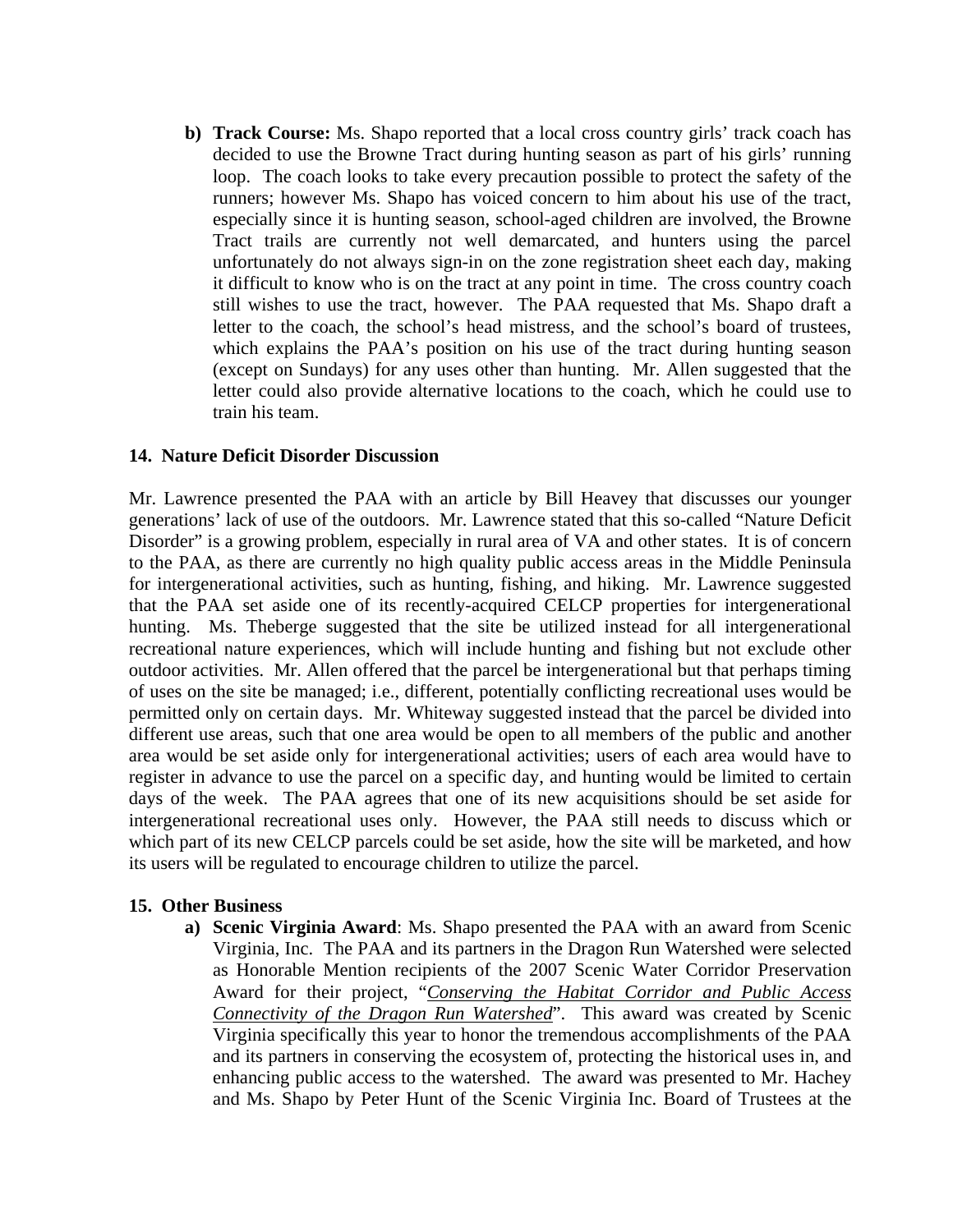Fifth Annual Scenic Virginia Awards luncheon at the Kent-Valentine House on October 26, 2007.

**b) Virginia Coastal Zone Partners Workshop**: Ms. Shapo reported that the 2007 Virginia Coastal Zone Partners Workshop at the Portsmouth Renaissance Hotel (December 5-7, 2007) was a success. There were 115 registered attendees over the course of the two-day event. The focus of the workshop's 11 sessions was the impacts of climate change and population growth in the VA coastal zone. Jay Gulledge of the PEW Center on Global Climate Change, who was the invited plenary speaker, discussed the impacts of ocean warming, sea level rise, land subsidence, the loss of habitat, and demise of faunal communities on the Chesapeake Bay, the Eastern Coast of the United States, and in other coastal areas of the world. Mr. Gulledge displayed maps as to what the Chesapeake Bay and Virginia seaside could look like in the next 100 years if current trends in sea level rise continue. The workshop and final session, used to obtain input from CZM Program partners as to what the next CZM Program focal area should be, commenced with a presentation by the VA Secretary of Natural Resources, L. Preston Bryant, about how climate change and population growth are impacting the VA coastal zone. Secretary Bryant discussed Virginia's newly-released Energy Plan (four goals: increase energy independence through expanded conservation and efficiency; expanded consumer education on energy use; target to reduce 2025 baseline greenhouse gas emissions by 30 percent; and to capitalize on economic development opportunities and increase research and development in nuclear technologies, alternate transportation fuels, coastal energy production, and carbon capture and storage. Secretary Bryant also discussed Governor Kaine's plans to create of a Climate Change Commission, which would assess the level of Virginia's carbon emissions, assess what the consequences might be for Virginia if climate change is not addressed, and address what other actions Virginia should take to meet this goal.

Mr. Lawrence moderated a session on Coastal Hazards Planning and made two presentations to the workshop attendees on the York River Use Conflict Roundtable Study and work by the PAA. Overall, the workshop was quite a success and received much positive feedback.

**c)** Mr. Lawrence reported that the Chesapeake Bay Restoration Fund Advisory Committee awarded the PAA for FY 08 a \$400 grant (out of the \$1500 requested) to enhance trail demarcation on its recently-acquired CELCP properties.

# **16. Chairman Observations**

Chairman Pleva wished the PAA members a Merry Christmas and thanked them for an excellent year of business from an innovative government utility.

## **17. Next Meeting**

The next meeting of the Middle Peninsula Chesapeake Bay Public Access Authority will be held Friday, February 8, 2008 at 11:00am.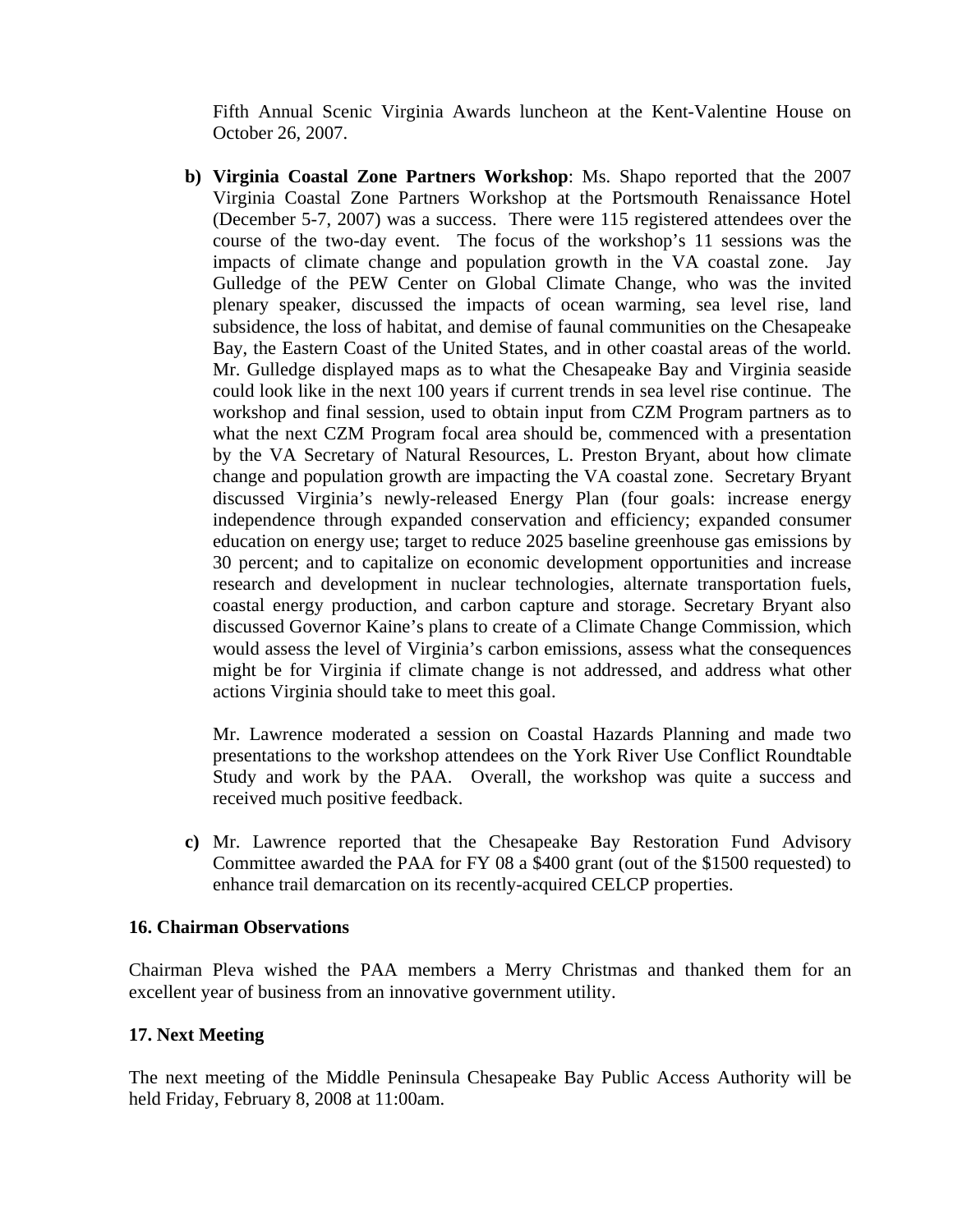# **18. Adjourn**

Chairman Pleva requested a motion that the meeting be adjourned. Mr. Whiteway moved that the motion be approved; Ms. Theberge seconded the motion. Meeting was adjourned.

Frank Pleva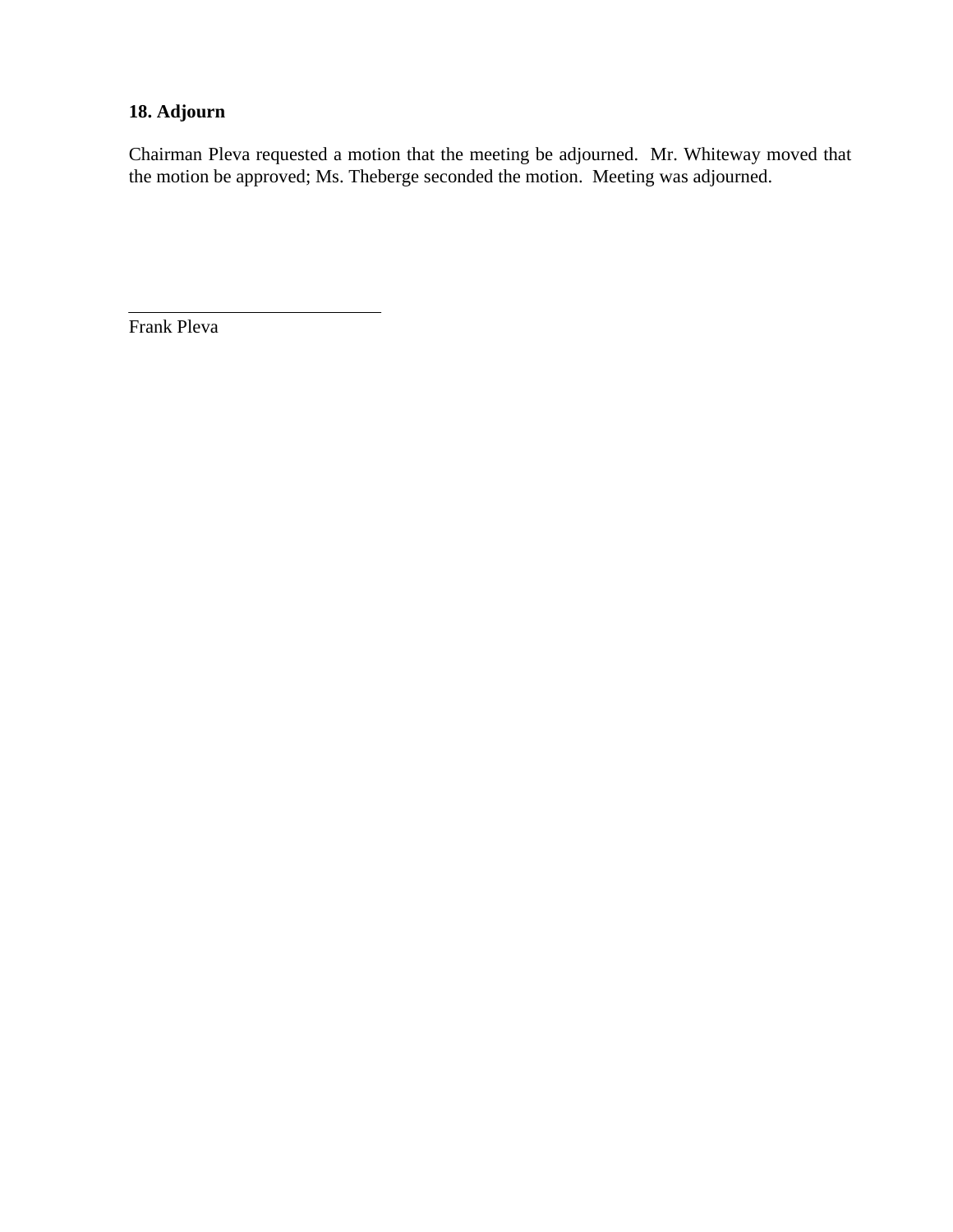$\overline{\Omega}$ 

 $\hat{\mathbf{r}}$ 

 $\sim$ 

| <b>Middle Peninsula Planning District Commission</b><br>Period 07/01/07 to 12/31/07 |                          |                       |                 | Run Date:<br>01/07/2008<br>Run Time:<br>12:52:04 pm<br>Page 27 of 35 |                    |                                      |               |
|-------------------------------------------------------------------------------------|--------------------------|-----------------------|-----------------|----------------------------------------------------------------------|--------------------|--------------------------------------|---------------|
| 32005 PAA CELCP Acquisitions                                                        |                          | <b>Project Period</b> | 7/1/2005        | to 9/30/2007                                                         |                    |                                      |               |
| <b>Element Code &amp; Description</b>                                               | <b>Budget</b>            | <b>Prior Year</b>     | <b>Current</b>  | <b>YTD</b>                                                           | Proj Tot           | Un/Ovr                               | % Bud         |
| 320050 Dragon CELCP Acquisitions (\$420667TNCMatch)                                 |                          |                       |                 |                                                                      |                    |                                      |               |
| <b>Revenues</b>                                                                     |                          |                       |                 |                                                                      |                    |                                      |               |
| 41300 VDEQ                                                                          | 420,667.00               | 6,441.58              | 0.00            | 378,728.28                                                           | 385,169.86         | 35,497.14 91.56%                     |               |
| Revenues                                                                            | 420,667.00               | 6,441.58              | 0.00            | 378,728.28                                                           | 385,169.86         | 35,497.14 91.56%                     |               |
| <b>Expenses</b>                                                                     |                          |                       |                 |                                                                      |                    |                                      |               |
| 50000 SALARIES                                                                      | 1,022.00                 | 1,068.40              | 61.63           | 4,333.45                                                             | 5,401.85           | -4,379.85 528.56%                    |               |
| 50500 FRINGE BENEFITS                                                               | 367.00                   | 383.19                | 38.65           | 1,428.78                                                             | 1,811.97           | -1,444.97 493.72%                    |               |
| 56300 Legal Services                                                                | 14,307.35                | 19.00                 | 0.00            | 7,398.20                                                             | 7,417.20           | 6,890.15 51.84%                      |               |
| 56301 Appraisals                                                                    | 4,200.00                 | 4,200.00              | 0.00            | 0.00                                                                 | 4,200.00           |                                      | 0.00 100.00%  |
| 56400 Consulting/Contractural S                                                     | 399,760.00               | 0.00                  | 0.00            | 399,760.00                                                           | 399,760.00         |                                      | 0.00 100.00%  |
| 56600 Construction                                                                  | 300.00                   | 0.00                  | 0.00            | 0.00                                                                 | 0.00               | 300.00 0.00%                         |               |
| 57100 Postage                                                                       | 9.65                     | 41.18                 | 0.00            | 0.00                                                                 | 41.18              | $-31.53$ 426.74%                     |               |
| 57500 Miscellaneous Other                                                           | 0.00                     | 1.20                  | 0.00            | 0.00                                                                 | 1.20               |                                      | $-1.20$ 0.00% |
| 59700 INDIRECT COSTS                                                                | 701.00                   | 724.98                | 154.47          | 2,670.37                                                             | 3,395.35           | -2,694.35 484.36%                    |               |
| Expenses                                                                            | 420,667.00               | 6,437.95              | 254.75          | 415,590.80                                                           | 422,028.75         | $-1,361.75$ 100.32%                  |               |
| Balance:                                                                            | 0.00                     | 3.63                  | $-254.75$       | $-36,862.52$                                                         | $-36,858.89$       |                                      |               |
| 320051 CELCP II - Inkind match \$568810 Batten easement<br><b>Revenues</b>          |                          |                       |                 |                                                                      |                    |                                      |               |
| 41300 VDEQ<br>Revenues                                                              | 568,810.00<br>568,810.00 | 0.00<br>0.00          | 0.00<br>0.00    | 0.00<br>0.00                                                         | 0.00<br>0.00       | 568,810.00 0.00%<br>568,810.00 0.00% |               |
| <b>Expenses</b>                                                                     |                          |                       |                 |                                                                      |                    |                                      |               |
| 50000 SALARIES                                                                      |                          |                       |                 |                                                                      |                    |                                      |               |
| 50500 FRINGE BENEFITS                                                               | 1,414.00<br>478.00       | 0.00<br>0.00          | 256.20<br>88.46 | 1,186.50<br>391.20                                                   | 1,186.50           | 227.50 83.91%                        |               |
| 56300 Legal Services                                                                | 25,197.00                | 0.00                  | 0.00            |                                                                      | 391.20             |                                      |               |
| 56400 Consulting/Contractural S                                                     | 540,369.00               | 0.00                  | 0.00            | 0.00<br>0.00                                                         | 0.00               | 25,197.00 0.00%                      |               |
| 56600 Construction                                                                  | 400.00                   | 0.00                  | 300.00          | 300.00                                                               | 0.00               | 540,369.00 0.00%                     |               |
| 59700 INDIRECT COSTS                                                                | 952.00                   | 0.00                  | 183.24          | 731.15                                                               | 300.00             | 100.00 75.00%                        |               |
| <b>Expenses</b>                                                                     | 568,810.00               | 0.00                  | 827.90          | 2,608.85                                                             | 731.15<br>2,608.85 | 220.85 76.80%<br>566,201.15 0.46%    | 86.80 81.84%  |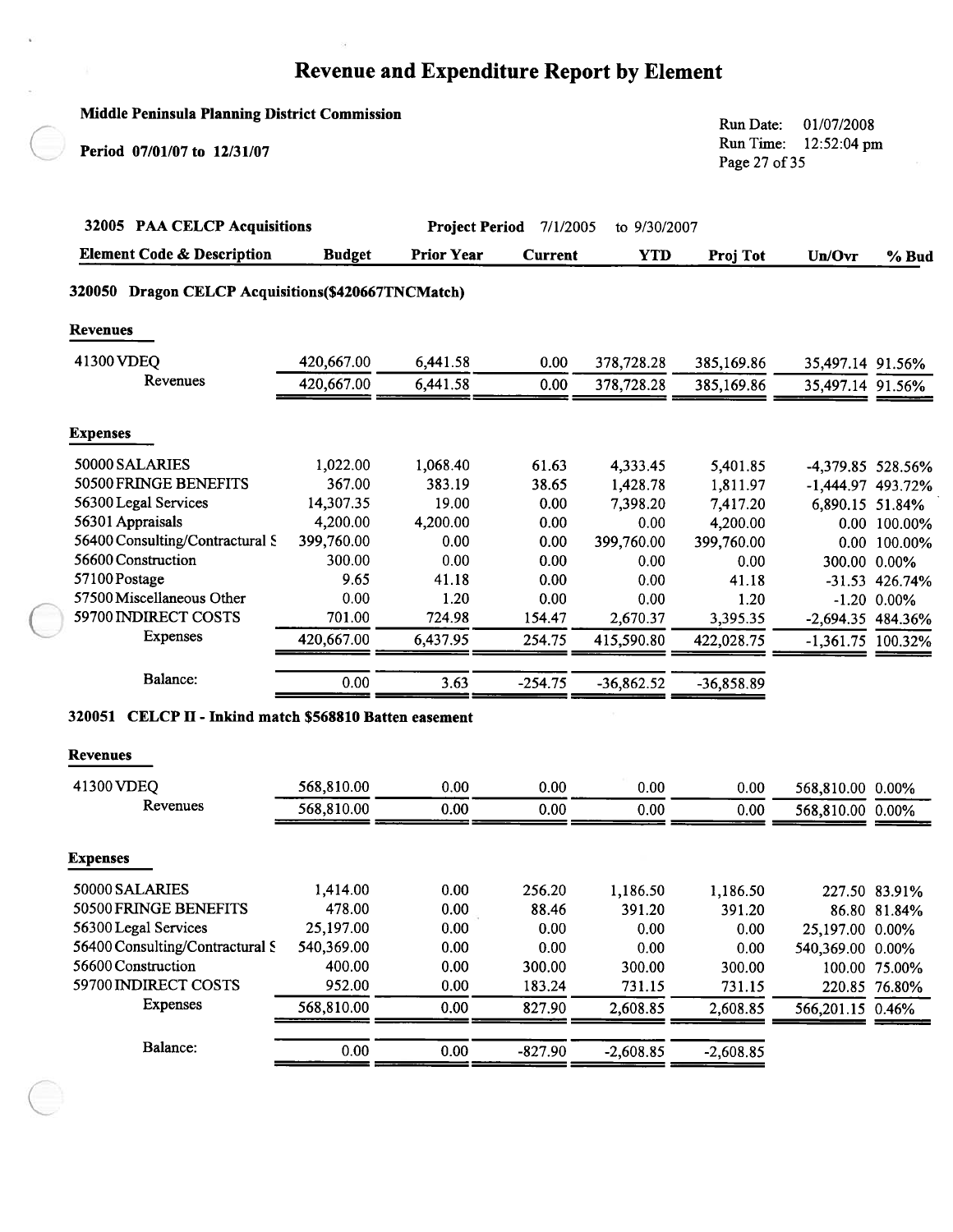## Middle Peninsula Planning District Commission

Period 07/01/07 to 12/31/07

Run Date: 01/07/2008 Run Time: 12:52:04 pm Page 28 of 35

| 32005 PAA CELCP Acquisitions          | <b>Project Period</b> | 7/1/2005          | to 9/30/2007   |              |                 |                   |       |
|---------------------------------------|-----------------------|-------------------|----------------|--------------|-----------------|-------------------|-------|
| <b>Element Code &amp; Description</b> | <b>Budget</b>         | <b>Prior Year</b> | <b>Current</b> | <b>YTD</b>   | <b>Proj Tot</b> | Un/Ovr            | % Bud |
| <b>Project Revenues:</b>              | 989,477.00            | 6.441.58          | 0.00           | 378,728.28   | 385,169.86      | 604,307.14 38.93% |       |
| Project Expense:                      | 989,477.00            | 6.437.95          | 1.082.65       | 418.199.65   | 424,637.60      | 564,839.40 42.92% |       |
| Project Balance:                      | 0.00                  | 3.63              | $-1,082.65$    | $-39,471.37$ | $-39.467.74$    |                   |       |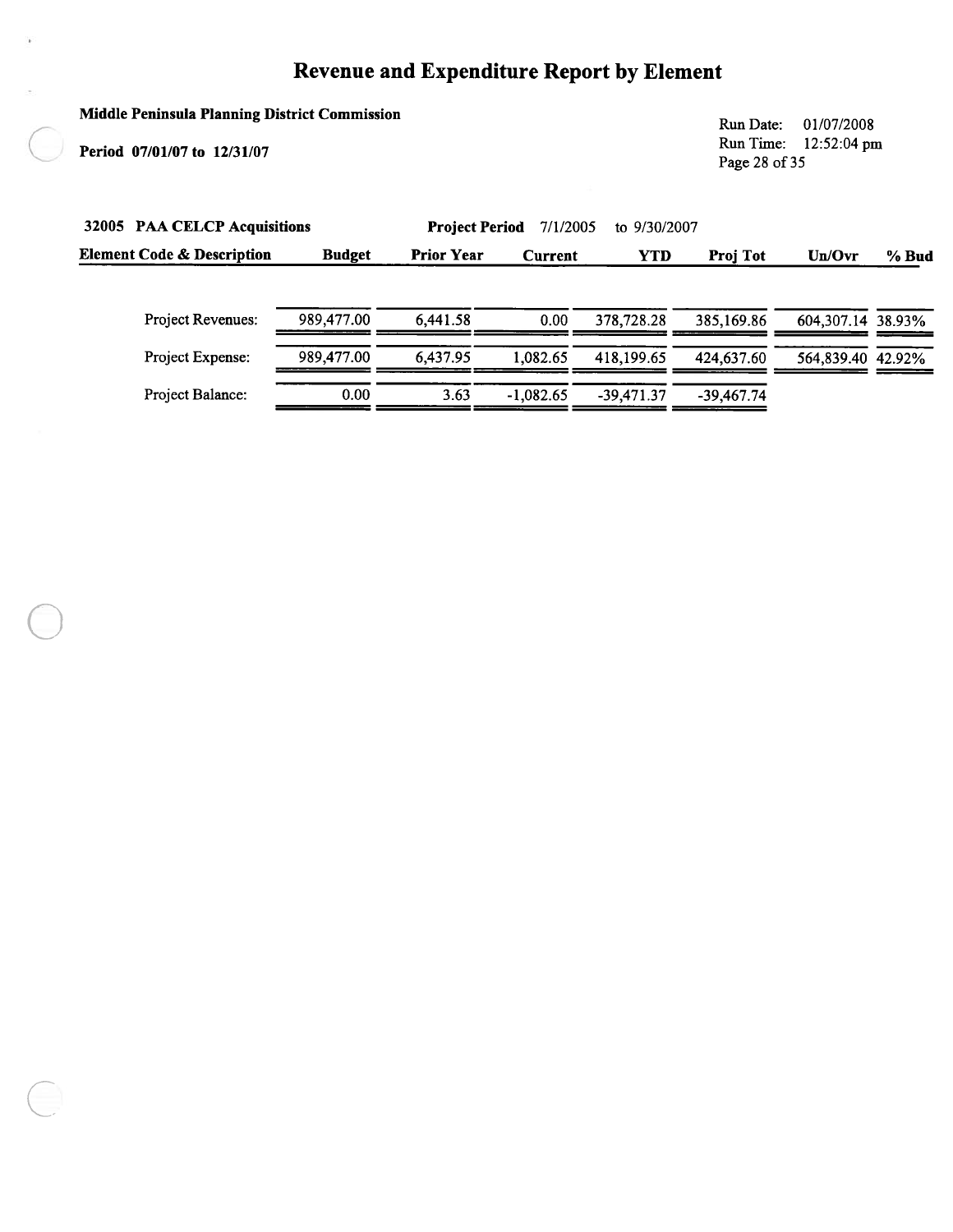| Middle Peninsula Planning District Commission<br>Period 07/01/07 to 12/31/07 |                       |                       |                  |                    | Run Date:<br>Run Time:<br>Page 29 of 35 | 01/07/2008<br>12:52:04 pm           |                   |
|------------------------------------------------------------------------------|-----------------------|-----------------------|------------------|--------------------|-----------------------------------------|-------------------------------------|-------------------|
| 32007 PAA Administration - FY08                                              |                       | <b>Project Period</b> | 7/1/2007         | to 6/30/2008       |                                         |                                     |                   |
| <b>Element Code &amp; Description</b>                                        | <b>Budget</b>         | <b>Prior Year</b>     | <b>Current</b>   | <b>YTD</b>         | Proj Tot                                | Un/Ovr                              | % Bud             |
| <b>Revenues</b>                                                              |                       |                       |                  |                    |                                         |                                     |                   |
|                                                                              |                       |                       |                  |                    |                                         |                                     |                   |
| 41700 VDCR<br>Revenues                                                       | 75,000.00             | 0.00                  | 0.00             | 75,000.00          | 75,000.00                               |                                     | 0.00 100.00%      |
|                                                                              | 75,000.00             | 0.00                  | 0.00             | 75,000.00          | 75,000.00                               |                                     | 0.00 100.00%      |
| Balance:                                                                     | 75,000.00             | 0.00                  | 0.00             | 75,000.00          | 75,000.00                               |                                     |                   |
| 320070 FY08 Admin                                                            |                       |                       |                  |                    |                                         |                                     |                   |
| <b>Revenues</b>                                                              |                       |                       |                  |                    |                                         |                                     |                   |
| 44010 MPLT/BFI Award                                                         | 12,160.27             | 0.00                  | 0.00             | 12,160.27          | 12,160.27                               |                                     | 0.00 100.00%      |
| 44012 PAA Prior Year's Unspe                                                 | 9,782.58              | 0.00                  | 0.00             | 9,782.58           | 9,782.58                                |                                     | 0.00 100.00%      |
| 44900 Miscellaneous Income                                                   | 0.00                  | 0.00                  | 0.00             | 1,342.25           | 1,342.25                                | $-1,342.25$ 0.00%                   |                   |
| Revenues                                                                     | 21,942.85             | 0.00                  | 0.00             | 23,285.10          | 23,285.10                               | $-1,342.25$ 106.12%                 |                   |
| <b>Expenses</b>                                                              |                       |                       |                  |                    |                                         |                                     |                   |
| 50000 SALARIES                                                               | 2,720.00              | 0.00                  | 332.81           | 965.16             | 965.16                                  | 1,754.84 35.48%                     |                   |
| 50500 FRINGE BENEFITS                                                        | 919.00                | 0.00                  | 112.44           | 318.22             | 318.22                                  |                                     | 600.78 34.63%     |
| 53400 Office Supplies                                                        | 618.00                | 0.00                  | 0.00             | 16.11              | 16.11                                   |                                     | 601.89 2.61%      |
| 53500 Meeting Supplies                                                       | 0.00                  | 0.00                  | 91.55            | 244.04             | 244.04                                  | $-244.04$ 0.00%                     |                   |
| 54100 Private Mileage                                                        | 0.00                  | 0.00                  | 0.00             | 41.23              | 41.23                                   |                                     | -41.23 0.00%      |
| 54500 Lodging/ Staff Expense                                                 | 0.00                  | 0.00                  | 0.00             | 2.90               | 2.90                                    |                                     | $-2.90$ $0.00\%$  |
| 56300 Legal Services                                                         | 0.00                  | 0.00                  | 0.00             | 60.00              | 60.00                                   |                                     | $-60.00$ $0.00\%$ |
| 56400 Consulting/Contractural S                                              | 10,000.00             | 0.00                  | 0.00             | 0.00               | 0.00                                    | 10,000.00 0.00%                     |                   |
| 56600 Construction                                                           | 0.00                  | 0.00                  | 0.00             | 413.11             | 413.11                                  | -413.11 0.00%                       |                   |
| 57400 Public Officials Insuranc                                              | 1,412.00              | 0.00                  | 0.00             | 1,412.00           | 1,412.00                                |                                     | 0.00 100.00%      |
| 59700 INDIRECT COSTS<br><b>Expenses</b>                                      | 1,831.00<br>17,500.00 | 0.00<br>0.00          | 222.32<br>759.12 | 594.75<br>4,067.52 | 594.75<br>4,067.52                      | 1,236.25 32.48%<br>13,432.48 23.24% |                   |
|                                                                              |                       |                       |                  |                    |                                         |                                     |                   |
| Balance:                                                                     | 4,442.85              | 0.00                  | $-759.12$        | 19,217.58          | 19,217.58                               |                                     |                   |
| 320071 Land Acqisition                                                       |                       |                       |                  |                    |                                         |                                     |                   |
| <b>Expenses</b>                                                              |                       |                       |                  |                    |                                         |                                     |                   |
| 53400 Office Supplies                                                        | 0.00                  | 0.00                  | 0.00             | 379.10             | 379.10                                  | -379.10 0.00%                       |                   |
| 56300 Legal Services                                                         | 22,000.00             | 0.00                  | 1,174.69         | 1,714.69           | 1,714.69                                | 20,285.31 7.79%                     |                   |
| <b>Expenses</b>                                                              | 22,000.00             | 0.00                  | 1,174.69         | 2,093.79           | 2,093.79                                | 19,906.21 9.52%                     |                   |
| Balance:                                                                     | $-22,000.00$          | 0.00                  | $-1,174.69$      | $-2,093.79$        | $-2,093.79$                             |                                     |                   |
|                                                                              |                       |                       |                  |                    |                                         |                                     |                   |

320072 Access Infrastructure Improvements

 $\hat{U}$ 

 $\frac{1}{\sqrt{2}}$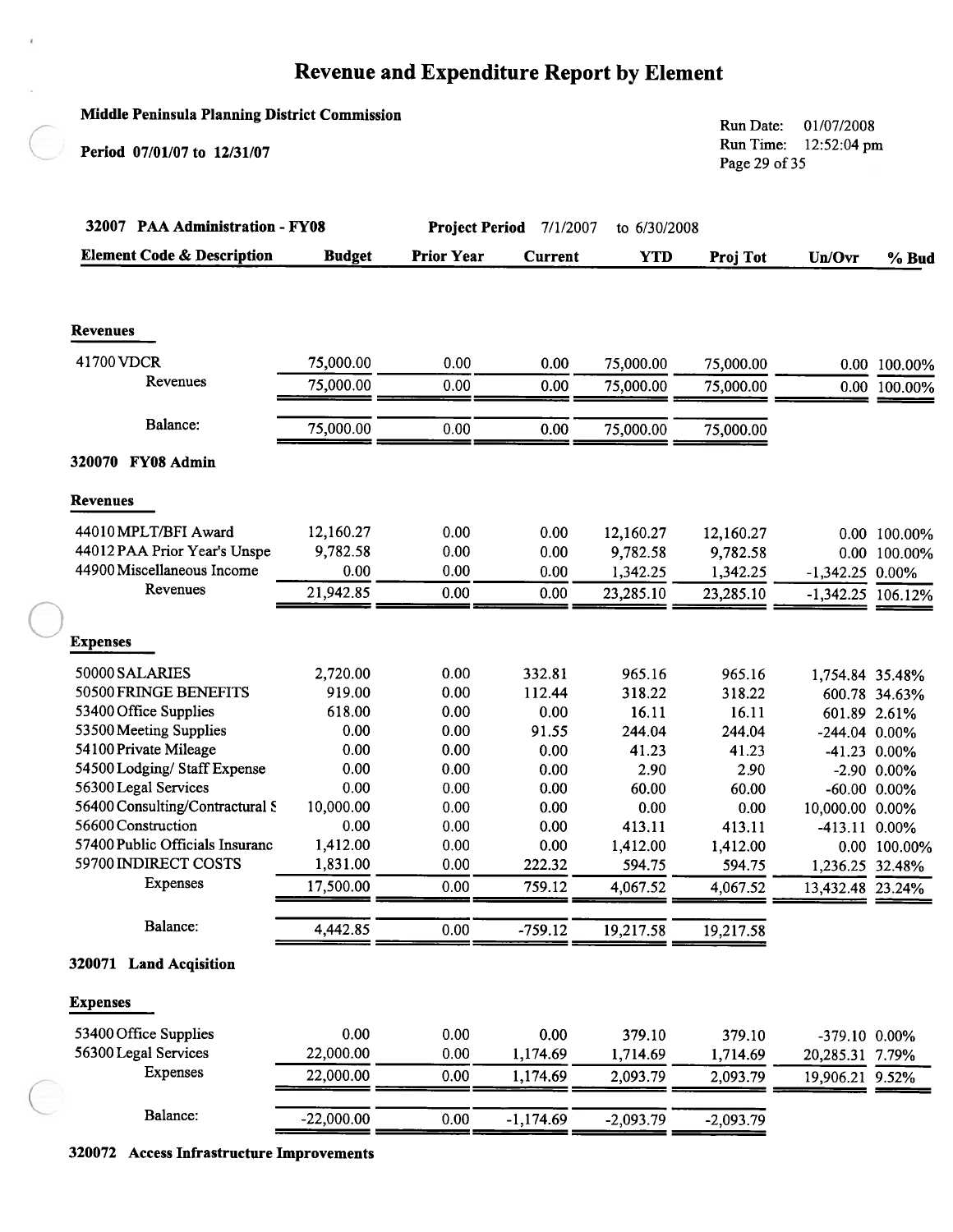$\bar{\imath}$ 

 $\bar{\rm s}$ 

 $\subset$ 

| <b>Middle Peninsula Planning District Commission</b><br>Period 07/01/07 to 12/31/07 |               |                       |                |              | Run Date:<br>01/07/2008<br>Run Time:<br>12:52:04 pm<br>Page 30 of 35 |                  |               |  |
|-------------------------------------------------------------------------------------|---------------|-----------------------|----------------|--------------|----------------------------------------------------------------------|------------------|---------------|--|
| 32007 PAA Administration - FY08                                                     |               | <b>Project Period</b> | 7/1/2007       | to 6/30/2008 |                                                                      |                  |               |  |
| <b>Element Code &amp; Description</b>                                               | <b>Budget</b> | <b>Prior Year</b>     | <b>Current</b> | <b>YTD</b>   | Proj Tot                                                             | Un/Ovr           | % Bud         |  |
| 320072 Access Infrastructure Improvements                                           |               |                       |                |              |                                                                      |                  |               |  |
| <b>Revenues</b>                                                                     |               |                       |                |              |                                                                      |                  |               |  |
| 41700 VDCR                                                                          | 500.00        | 0.00                  | 0.00           | 500.00       | 500.00                                                               |                  | 0.00 100.00%  |  |
| Revenues                                                                            | 500.00        | 0.00                  | 0.00           | 500.00       | 500.00                                                               |                  | 0.00 100.00%  |  |
|                                                                                     |               |                       |                |              |                                                                      |                  |               |  |
| <b>Expenses</b>                                                                     |               |                       |                |              |                                                                      |                  |               |  |
| 53400 Office Supplies                                                               | 500.00        | 0.00                  | 0.00           | 119.89       | 119.89                                                               |                  | 380.11 23.98% |  |
| <b>Expenses</b>                                                                     | 500.00        | 0.00                  | 0.00           | 119.89       | 119.89                                                               |                  | 380.11 23.98% |  |
| Balance:                                                                            |               |                       |                |              |                                                                      |                  |               |  |
|                                                                                     | 0.00          | 0.00                  | 0.00           | 380.11       | 380.11                                                               |                  |               |  |
| 320073 Water Access Strategic Planning                                              |               |                       |                |              |                                                                      |                  |               |  |
| <b>Expenses</b>                                                                     |               |                       |                |              |                                                                      |                  |               |  |
| 50000 SALARIES                                                                      | 13,600.00     | 0.00                  | 1,496.28       | 4,244.17     | 4,244.17                                                             | 9,355.83 31.21%  |               |  |
| 50500 FRINGE BENEFITS                                                               | 4,597.00      | 0.00                  | 505.12         | 1,399.34     | 1,399.34                                                             | 3,197.66 30.44%  |               |  |
| 53400 Office Supplies                                                               | 350.00        | 0.00                  | 0.00           | 0.00         | 0.00                                                                 | 350.00 0.00%     |               |  |
| 56400 Consulting/Contractural S                                                     | 1,500.00      | 0.00                  | 0.00           | 0.00         | 0.00                                                                 | 1,500.00 0.00%   |               |  |
| 57300 Promotion/Advertising                                                         | 800.00        | 0.00                  | 0.00           | 0.00         | 0.00                                                                 | 800.00 0.00%     |               |  |
| 59700 INDIRECT COSTS                                                                | 9,153.00      | 0.00                  | 996.97         | 2,615.35     | 2,615.35                                                             | 6,537.65 28.57%  |               |  |
| <b>Expenses</b>                                                                     | 30,000.00     | 0.00                  | 2,998.37       | 8,258.86     | 8,258.86                                                             | 21,741.14 27.53% |               |  |
| Balance:                                                                            | $-30,000.00$  | 0.00                  | $-2,998.37$    | $-8,258.86$  | $-8,258.86$                                                          |                  |               |  |
| 320074 Special Access Projects<br><b>Expenses</b>                                   |               |                       |                |              |                                                                      |                  |               |  |
| 50000 SALARIES                                                                      | 1,360.00      | 0.00                  | 166.14         | 464.11       | 464.11                                                               |                  | 895.89 34.13% |  |
| 50500 FRINGE BENEFITS                                                               | 460.00        | 0.00                  | 56.05          | 153.02       | 153.02                                                               |                  | 306.98 33.27% |  |
| 56400 Consulting/Contractural S                                                     | 1,900.00      | 0.00                  | 0.00           | 0.00         | 0.00                                                                 | 1,900.00 0.00%   |               |  |
| 56600 Construction                                                                  | 365.00        | 0.00                  | 0.00           | 0.00         | 0.00                                                                 | 365.00 0.00%     |               |  |
| 59700 INDIRECT COSTS                                                                | 915.00        | 0.00                  | 110.50         | 285.99       | 285.99                                                               |                  | 629.01 31.26% |  |
| Expenses                                                                            | 5,000.00      | 0.00                  | 332.69         | 903.12       | 903.12                                                               | 4,096.88 18.06%  |               |  |
| Balance:                                                                            | $-5,000.00$   | 0.00                  | $-332.69$      | $-903.12$    | $-903.12$                                                            |                  |               |  |
| 320075 Severn River Access Management Plan                                          |               |                       |                |              |                                                                      |                  |               |  |
| <b>Expenses</b>                                                                     |               |                       |                |              |                                                                      |                  |               |  |
| 50000 SALARIES                                                                      | 2,380.00      | 0.00                  | 332.55         | 946.70       | 946.70                                                               | 1,433.30 39.78%  |               |  |
| 50500 FRINGE BENEFITS                                                               | 804.00        | 0.00                  | 112.28         | 312.14       | 312.14                                                               |                  | 491.86 38.82% |  |
| 53400 Office Supplies                                                               | 214.00        | 0.00                  | 0.00           | 0.00         | 0.00                                                                 |                  | 214.00 0.00%  |  |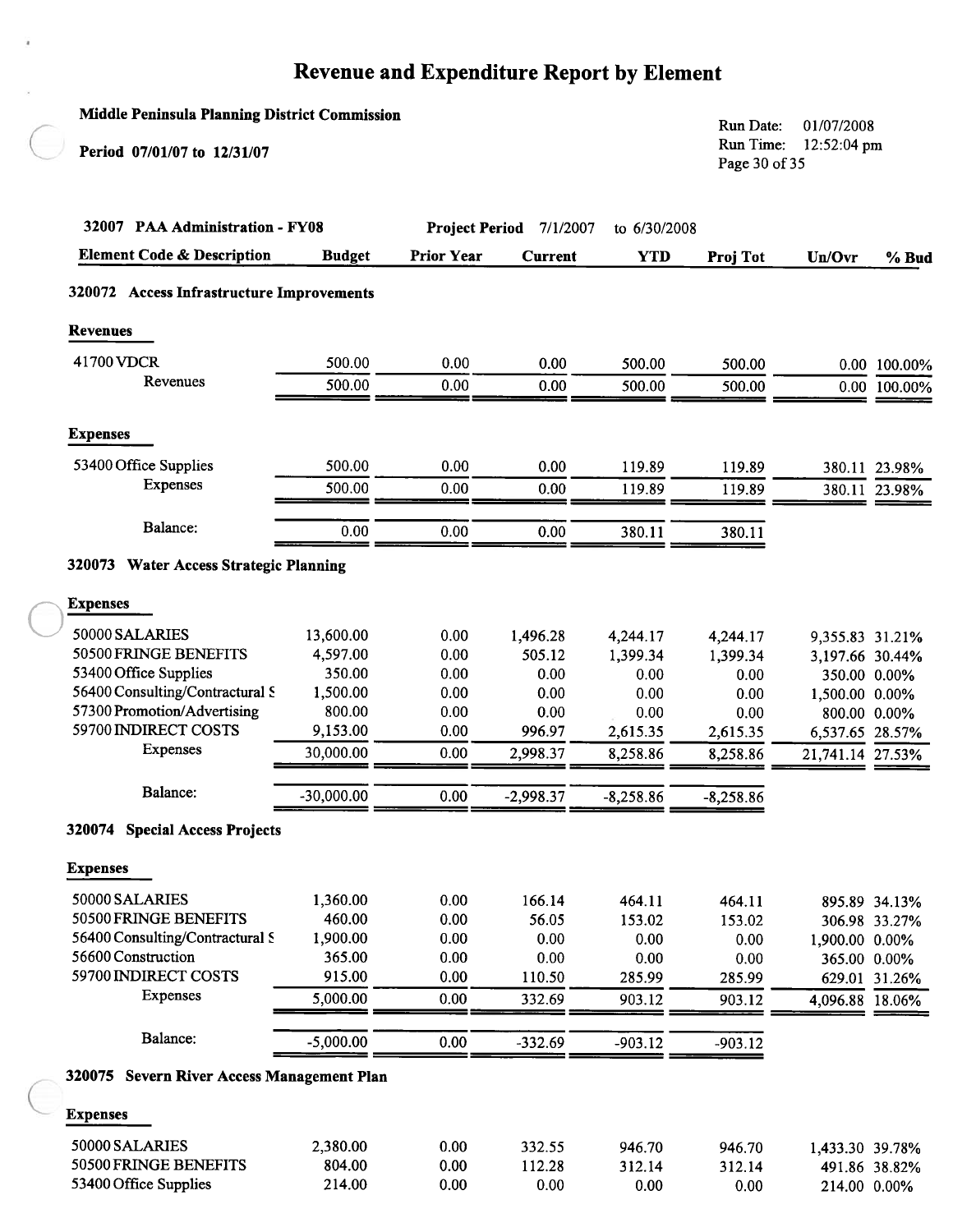$\hat{\textbf{a}}$ 

 $\bigcap$ 

Balance:

 $-5,000.00$ 

| <b>Middle Peninsula Planning District Commission</b><br>Period 07/01/07 to 12/31/07 |               |                       |                |              | Run Date:<br>Run Time:<br>Page 31 of 35 | 01/07/2008<br>$12:52:04 \text{ pm}$ |       |
|-------------------------------------------------------------------------------------|---------------|-----------------------|----------------|--------------|-----------------------------------------|-------------------------------------|-------|
| 32007 PAA Administration - FY08                                                     |               | <b>Project Period</b> | 7/1/2007       | to 6/30/2008 |                                         |                                     |       |
| <b>Element Code &amp; Description</b>                                               | <b>Budget</b> | <b>Prior Year</b>     | <b>Current</b> | <b>YTD</b>   | <b>Proj Tot</b>                         | Un/Ovr                              | % Bud |
| 320075 Severn River Access Management Plan                                          |               |                       |                |              |                                         |                                     |       |
| 59700 INDIRECT COSTS                                                                | 1.602.00      | 0.00                  | 221.67         | 583.38       | 583.38                                  | 1,018.62 36.42%                     |       |
| Expenses                                                                            | 5,000.00      | 0.00                  | 666.50         | 1,842.22     | 1,842.22                                | 3,157.78 36.84%                     |       |

 $0.00$ 

| <b>Project Revenues:</b> | 97,442.85 | 0.00 | 0.00        | 98,785.10 | 98,785.10 |                  | $-1,342.25$ 101.38% |
|--------------------------|-----------|------|-------------|-----------|-----------|------------------|---------------------|
| Project Expense:         | 80,000.00 | 0.00 | 5.931.37    | 17,285.40 | 17,285.40 | 62,714.60 21.61% |                     |
| Project Balance:         | 17,442.85 | 0.00 | $-5.931.37$ | 81.499.70 | 81,499.70 |                  |                     |

 $-666.50$ 

 $-1,842.22$ 

 $-1,842.22$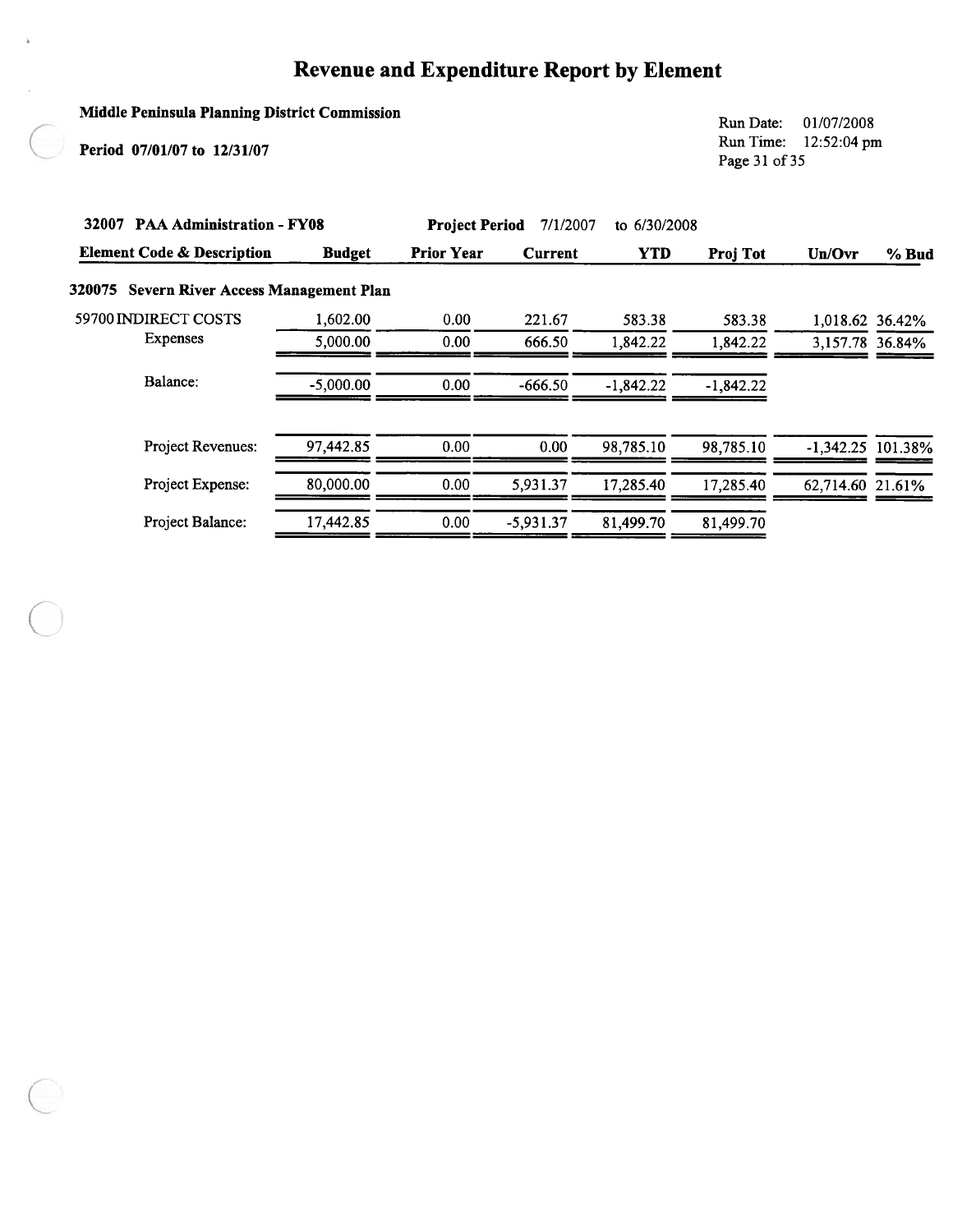

# **COMMONWEALTH of VIRGINIA**

Office of the Governor

Katherine K. Hanley Secretary of the Commonwealth

#### **MEMORANDUM**

| TO:   | Clerks of Local Authorities                          |
|-------|------------------------------------------------------|
| FROM: | Katherine K. Hanley<br>Secretary of the Commonwealth |

DATE: November 27, 2007

SUBJECT: 2007-2008 Conflict of Interest Filing

Pursuant to §2.2-3115 of the Code of Virginia, members of governing bodies of authorities having the power to issue bonds or expend funds in excess of \$10,000 in any fiscal year shall disclose their financial interests as a condition of assuming office and thereafter annually on or before January 15. The mechanism for disclosing these interests is the Financial Disclosure Statement unless the appointing jurisdiction requires disclosure in the more comprehensive Statement of Economic Interests.

The Office of the Secretary of the Commonwealth is responsible for providing these documents and is doing so electronically to minimize taxpayer expense. Both the Financial Disclosure Statement and the Statement of Economic Interests are accessible via our website, www.commonwealth.virginia.gov. The homepage includes an icon on the left hand side of the page entitled State Government/Conflict of Interests. The subsequent page contains both documents though please note that members of your authority solely need to file the Financial Disclosure Statement unless required by the appointing jurisdiction to submit the Statement of Economic Interests in lieu of the Financial Disclosure Statement.

Persons required to file should access the appropriate document, complete it, print it, have it notarized (if a Statement of Economic Interests), and return it to the Clerk of the governing body of their respective county or city by January 15. The document must be retained as a public record in the Clerk's office for five years.

If you have any questions, please contact Mr. Jonathan Young in my office at either jonathan.vounglatgovernor.virginia.gov or at (804) 692-2538. Thank you for your cooperation.

#### **KKH/jmy**

Patrick Henry Building . 1111 East Broad Street . Richmond, Virginia 23219 . (804) 786-2441 . TTY (800) 826-1120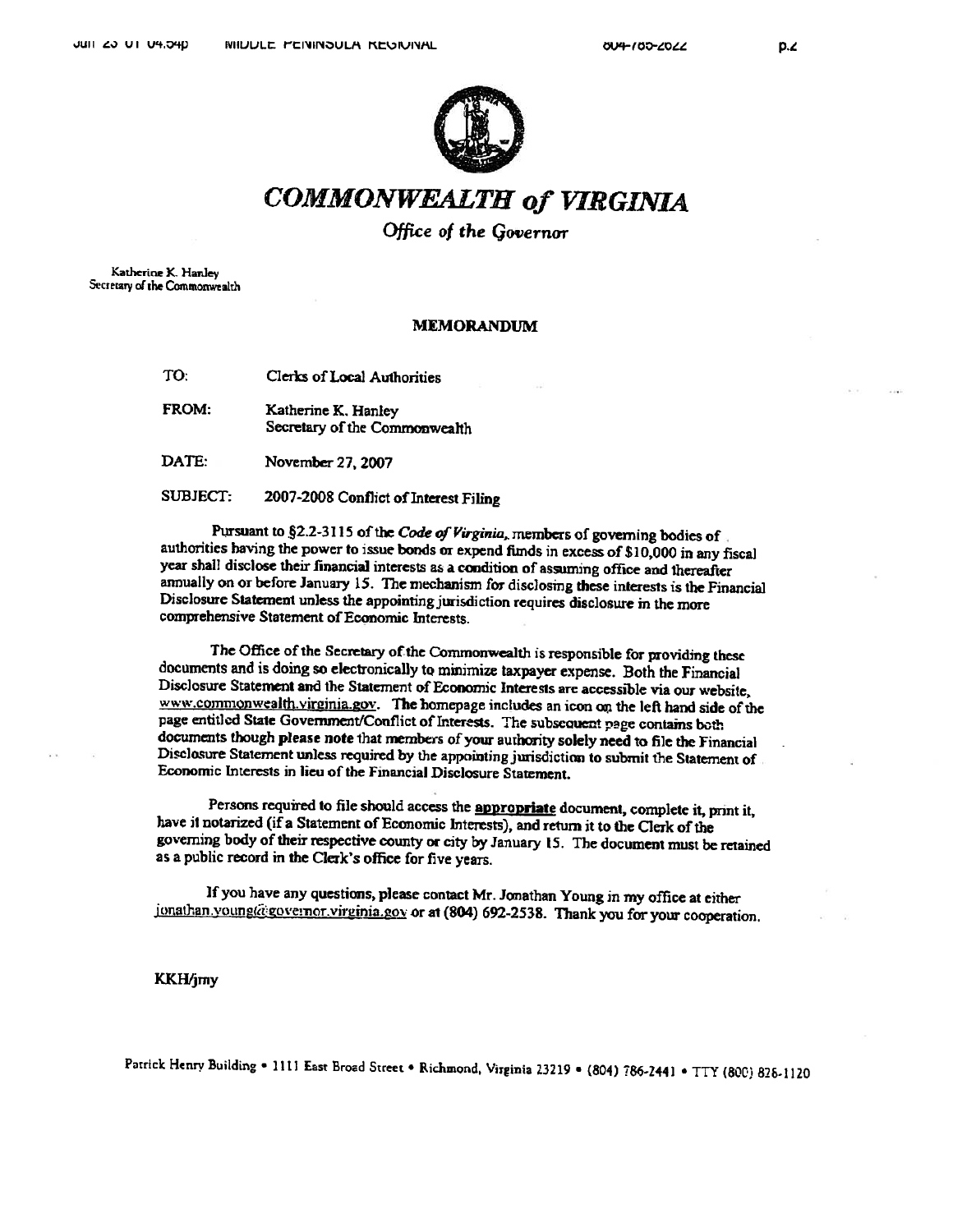

# **SECRETARY OF THE COMMONWEALTH**

# **FINANCIAL DISCLOSURE STATEMENT**

Members of certain boards of state and local government are required to file this Financial Disclosure Statement as a condition of assuming office and, then, annually while serving as an officeholder.

You must complete this form. Attached additional pages when necessary. **You must sign and date this form upon completion.** 

The annual filing deadline is January  $15<sup>th</sup>$ .

**For State Board Members:** If you have recently been appointed, you must file this form with the Secretary of the Commonwealth prior to attending your first meeting.

**For Local Board Members:** If you have recently been appointed, you must file this form with the Clerk of the appropriate governing body prior to attending your first meeting.

As an annual filing, this form constitutes a report of financial interests for the calendar year beginning January 1 and ending December 31. As a condition for assuming an office, this form constitutes a report of financial interests at the time of filing.

The information required on this form must be provided on the basis of the best knowledge, information and belief of the individual filing the form as of the date of this report unless otherwise stated.

**This Financial Disclosure Statement is open for public inspection.**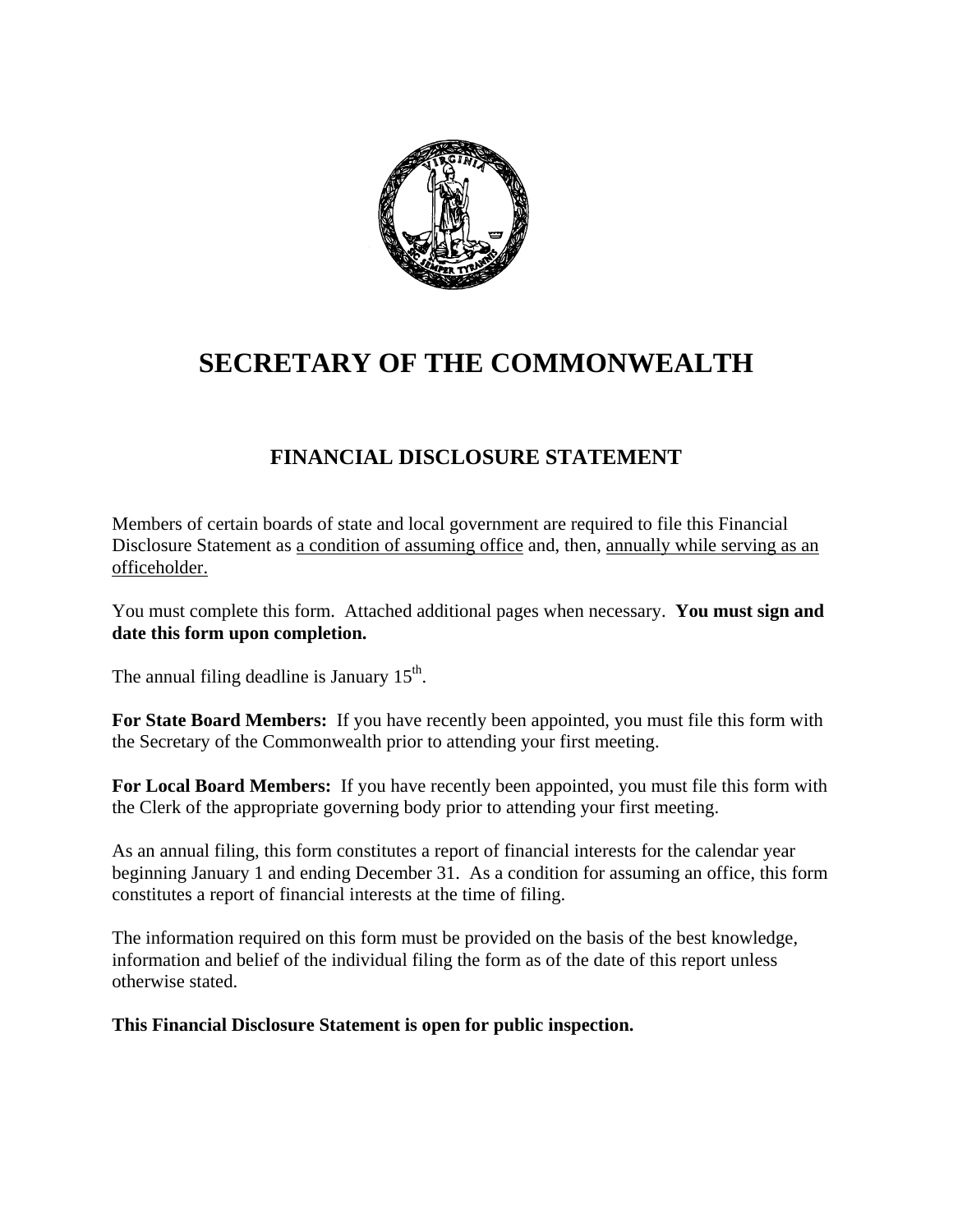#### § 2.2-3118. Disclosure form; certain citizen members.

A. The financial disclosure form to be used for filings required pursuant to subsection B of § 2.2-3114 and subsection B of § 2.2-3115 shall be substantially as follows:

#### DEFINITIONS AND EXPLANATORY MATERIAL.

"Business" means a corporation, partnership, sole proprietorship, firm, enterprise, franchise, association, trust or foundation, or any other individual or entity carrying on a business or profession, whether or not for profit.

"Close financial association" means an association in which the person filing shares significant financial involvement with an individual and the filer would reasonably be expected to be aware of the individual's business activities and would have access to the necessary records either directly or through the individual. "Close financial association" does not mean an association based on (i) the receipt of retirement benefits or deferred compensation from a business by which the person filing this statement is no longer employed, or (ii) the receipt of compensation for work performed by the person filing as an independent contractor of a business that represents an entity before any state governmental agency when the person filing has no communications with the state governmental agency.

"Contingent liability" means a liability that is not presently fixed or determined, but may become fixed or determined in the future with the occurrence of some certain event.

"Immediate family" means (i) a spouse and (ii) any other person residing in the same household as the filer, who is a dependent of the filer or of whom the filer is a dependent.

"Dependent" means any person, whether or not related by blood or marriage, who receives from the filer, or provides to the filer, more than one-half of his financial support.

"Personal interest" means, for the purposes of this form only, a personal and financial benefit or liability accruing to a filer or a member of his immediate family. Such interest shall exist by reason of (i) ownership in real or personal property, tangible or intangible; (ii) ownership in a business; (iii) income from a business; or (iv) personal liability on behalf of a business; however, unless the ownership interest in a business exceeds three percent of the total equity of the business, or the liability on behalf of a business exceeds three percent of the total assets of the business, or the annual income, and/or property or use of such property, from the business exceeds \$10,000 or may reasonably be anticipated to exceed \$10,000, such interest shall not constitute a "personal interest."

Name ……………………………………..

Office or position held or to be held …………………………………………………………………….

Address …………………………………………………………………………………………………..

#### I. Financial Interests

My personal interests and those of my immediate family are as follows: Include all forms of personal interests held at the time of filing: real estate, bonds, equity interests in proprietorships and partnerships. You may exclude: 1. Deposits and interest bearing accounts in banks, savings institutions and other institutions accepting such deposits or accounts; 2. Interests in any business, other than a news medium, representing less than three percent of the total equity value of the business; 3. Liability on behalf of any business representing less than three percent of the total assets of such business; and 4. Income (other than from salary) less than \$10,000 annually from any business. You need not state the value of any interest. You must state the name or principal business activity of each business in which you have a personal interest.

A. My personal interests are: 1. Residence, address, or, if no address, location. ………………………………………………………………….. 2. Other real estate, address, or, if no address, location. …………………………………………………………… 3. Name or principal business activity of each business in which stock, bond or equity interests is held …………. …………………………………………………………………………………………………………………………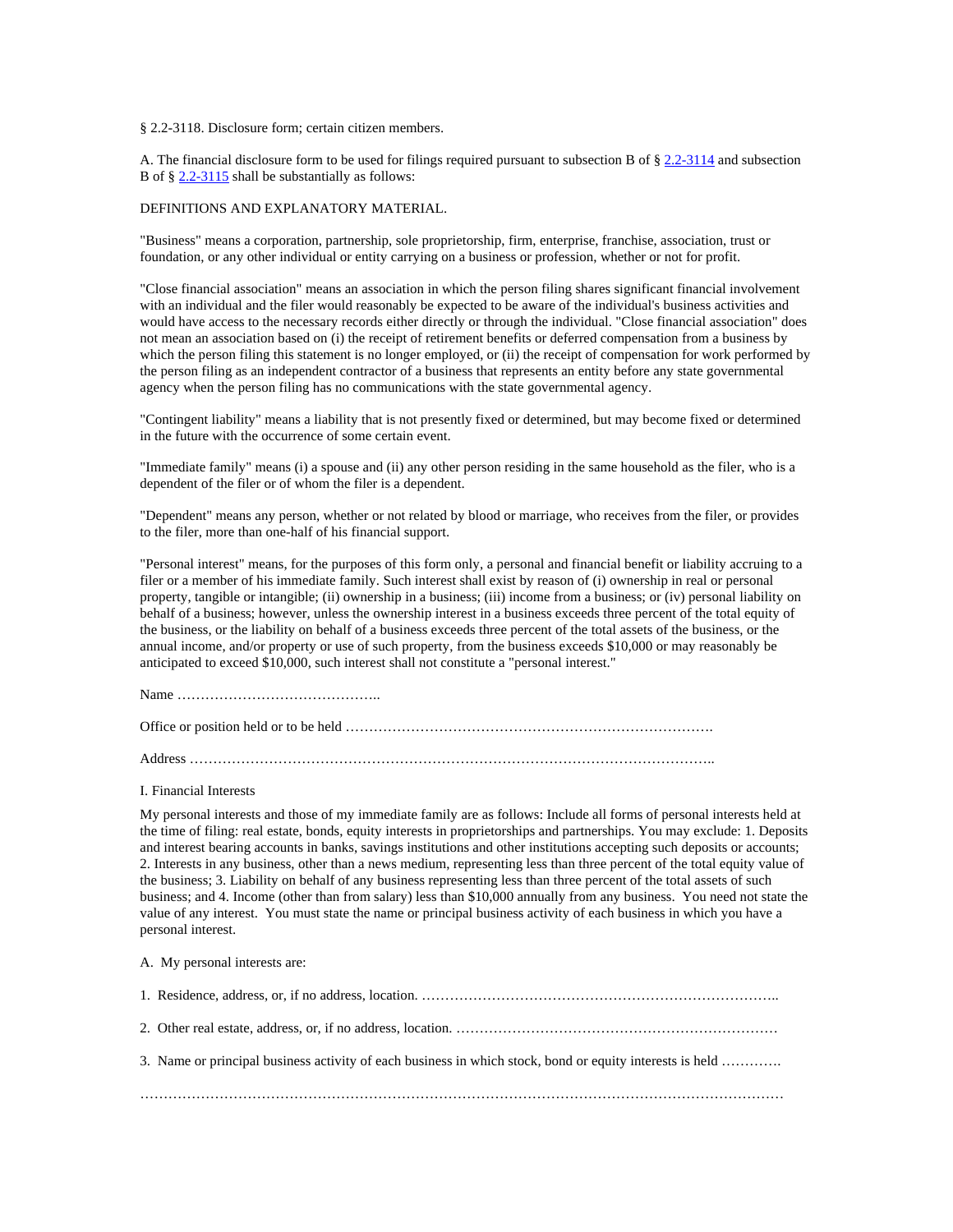B. The personal interests of my immediate family are:

1. Real estate, address, or, if no address, location. ………………………………………………………………….. 2. Name or principal business activity of each business in which stock, bond or equity interests is held ………….

…………………………………………………………………………………………………………………………

II. Offices, Directorships and Salaried Employments

The paid offices, paid directorships and salaried employments which I hold or which members of my immediate family hold and the businesses from which I or members of my immediate family receive retirement benefits are as follows: (You need not state any dollar amounts.)

A. My paid offices, paid directorships and salaried employments are:

| Position held | Name of business                                                                                     |
|---------------|------------------------------------------------------------------------------------------------------|
|               |                                                                                                      |
|               |                                                                                                      |
|               |                                                                                                      |
|               | B. The paid offices, paid directorships and salaried employments of members my immediate family are: |
| Position held | Name of business                                                                                     |
|               |                                                                                                      |

#### III. Businesses to Which Services Were Furnished

A. The businesses I have represented, excluding activity defined as lobbying in  $\S 2.2-419$ , before any state governmental agency, excluding any court or judge, for which I have received total compensation in excess of \$1,000 during the preceding year, excluding compensation for other services to such businesses and representation consisting solely of the filing of mandatory papers, are as follows:

Identify businesses by name and name the state governmental agencies before which you appeared on behalf of such businesses.

| Name of business | Name of governmental agency |
|------------------|-----------------------------|
|                  |                             |
|                  |                             |
|                  |                             |

B. The businesses that, to my knowledge, have been represented, excluding activity defined as lobbying in § 2.2-419, before any state governmental agency, excluding any court or judge, by persons with whom I have a close financial association and who received total compensation in excess of \$1,000 during the preceding year, excluding compensation for other services to such businesses and representation consisting solely of the filing of mandatory papers, are as follows:

Identify businesses by type and name the state governmental agencies before which such person appeared on behalf of such businesses.

--------------------------------------------------------------- -------------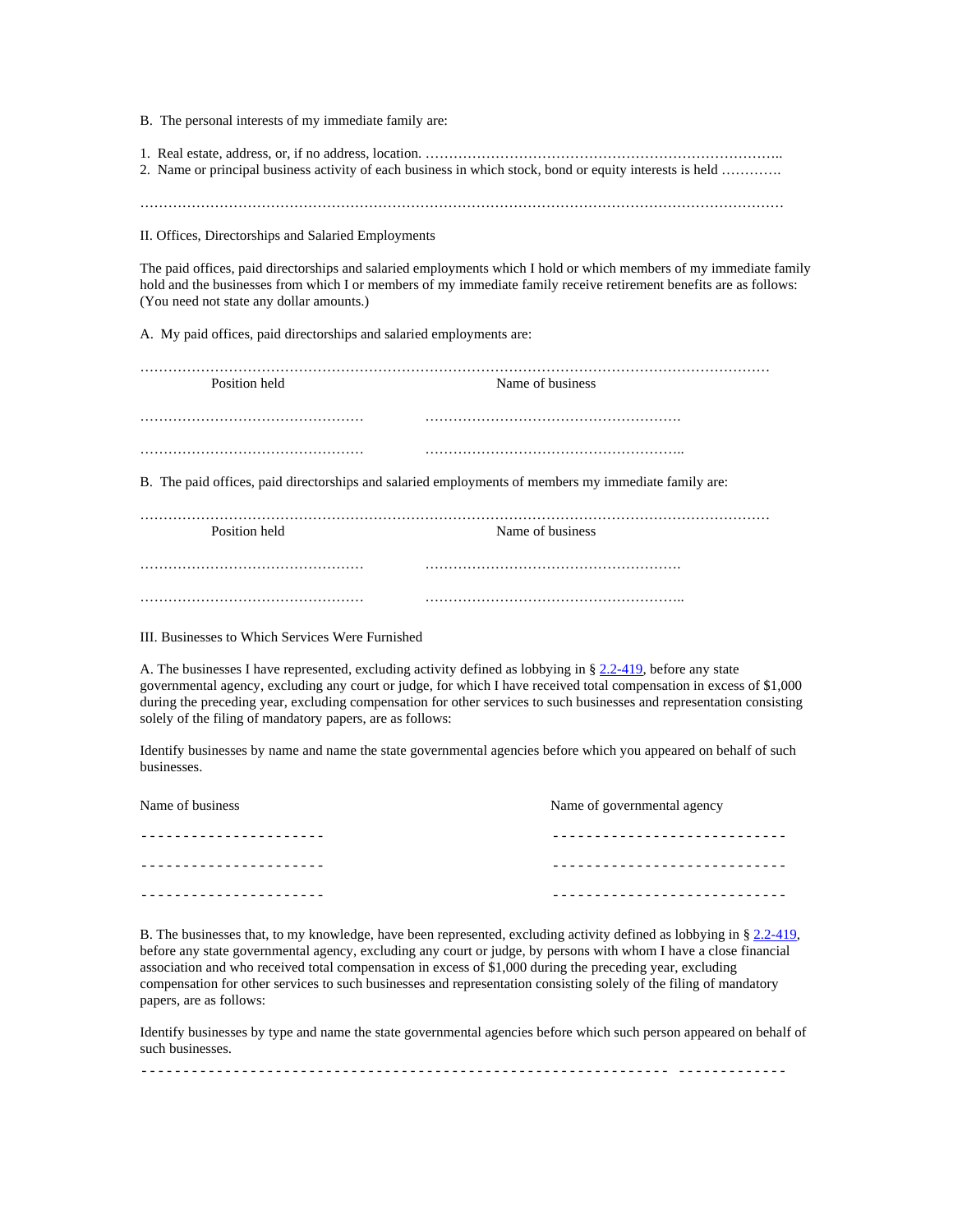| Type of business | Name of state governmental agency |
|------------------|-----------------------------------|
|                  |                                   |
|                  |                                   |
|                  |                                   |
|                  |                                   |

C. All other businesses listed below that operate in Virginia to which services were furnished pursuant to an agreement between you and such businesses and for which total compensation in excess of \$1000 was received during the preceding year:

Check each category of business to which services were furnished.

| Electronic utilities                   | <b>Banks</b>                                                                           | Retail companies                                  |
|----------------------------------------|----------------------------------------------------------------------------------------|---------------------------------------------------|
| Gas utilities                          | Savings institutions                                                                   | Beer, wine or liquor<br>companies or distributors |
| Telephone utilities                    | Loan or finance companies                                                              | Trade associations                                |
| Water utilities                        | Manufacturing companies<br>(state type of product, e.g.,<br>textile, furnitures, etc.) | Professional associations                         |
| Cable television companies             | Mining companies                                                                       | Associations of public<br>employees or officials  |
| Intrastate transportation<br>companies | Life insurance companies                                                               | Counties, cities or towns                         |
| Interstate transportation<br>companies | Casualty insurance<br>companies                                                        | Labor organizations                               |
| Oil or gas retail companies            | Other insurance companies                                                              |                                                   |

#### IV. COMPENSATION FOR EXPENSES

The persons, associations, or other sources other than my governmental agency from which I or a member of my immediate family received remuneration in excess of \$200 during the preceding year, in cash or otherwise, as honorariums or payment of expenses in connection with my attendance at any meeting or other function to which I was invited in my official capacity are as follows:

|                | Description | Amount of remuneration |
|----------------|-------------|------------------------|
| Name of Source | of occasion | for each occasion      |
|                |             |                        |
|                |             |                        |

B. The provisions of Part III A and B of the disclosure form prescribed by this section shall not be applicable to officers and employees of local governmental and local advisory agencies.

C. Except for real estate located within the county, city or town in which the officer or employee serves or a county, city or town contiguous to the county, city or town in which the officer or employee serves, officers and employees of local governmental or advisory agencies shall not be required to disclose under Part I of the form any other interests in real estate.

*I swear or affirm that the foregoing information is full, true and correct to the best of my knowledge.* 

**Signature**  with the set of the set of the set of the set of the set of the set of the set of the set of the set of the set of the set of the set of the set of the set of the set of the set of the set of the set of the se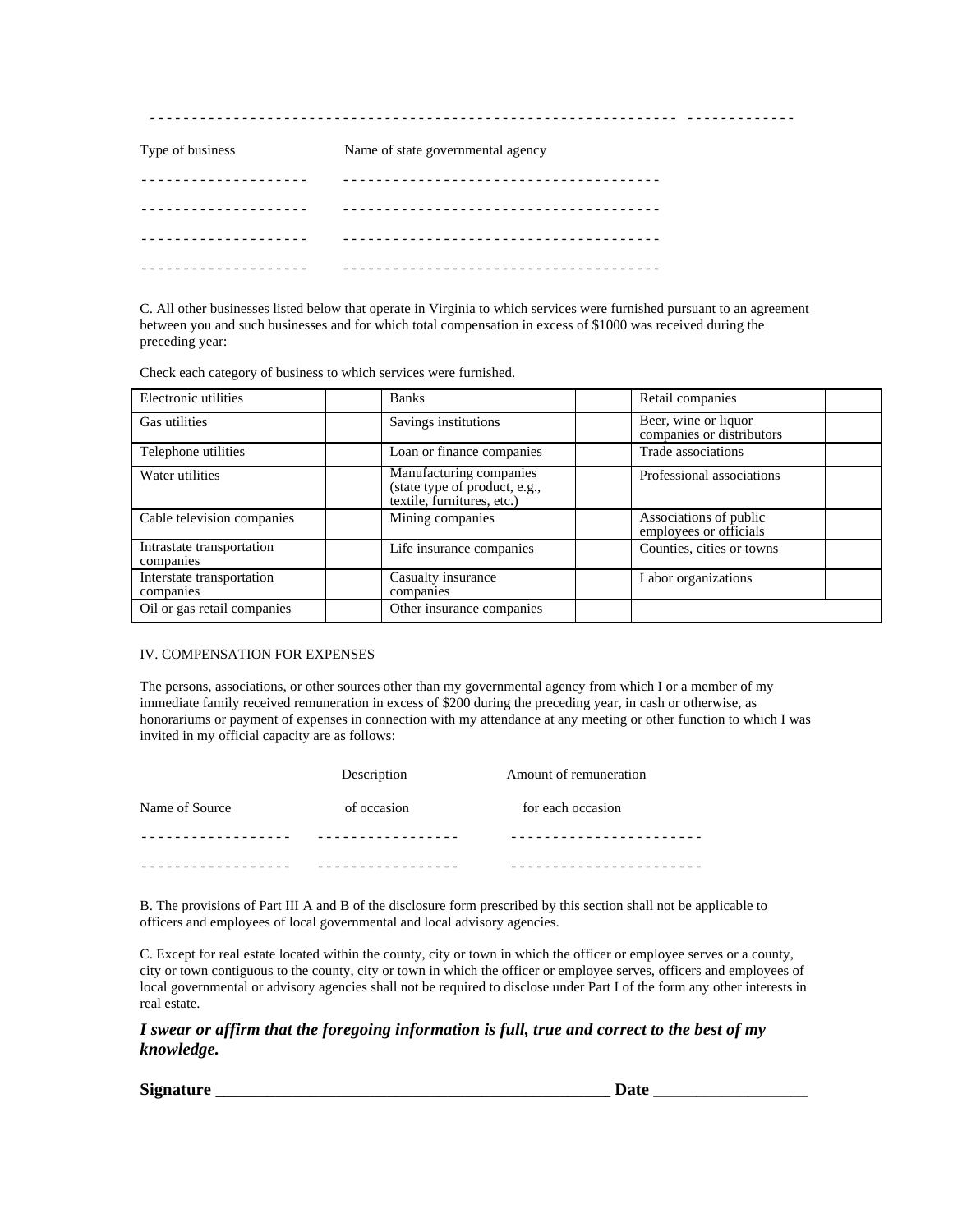# **DRAFT**-COASTAL ACCESS SURVEY-**DRAFT**

Participant Information:

Virginia Zip Code E-mail Address (if you want a copy of the survey results\_\_\_\_\_\_\_\_\_\_\_\_\_

 Primary Town/County to which your answers refer: \_\_\_\_\_\_\_\_\_\_\_\_\_\_\_\_\_\_\_\_\_\_\_\_\_\_\_\_\_\_\_\_\_\_\_\_\_\_\_\_\_\_\_\_\_\_\_\_\_\_\_\_\_\_\_\_\_\_

Other Virginia towns/counties where you seek coastal access:

\_\_\_\_\_\_\_\_\_\_\_\_\_\_\_\_\_\_\_\_\_\_\_\_\_\_\_\_\_\_\_\_\_\_\_\_\_\_\_\_\_\_\_\_\_\_\_\_\_\_\_\_\_\_\_\_\_\_

1) Is access to the waterways of the Middle Peninsula and other Chesapeake Bay coastal beaches and waterways a concern to you?

- \_\_\_ Yes (please continue)
- No (you may stop; thank you for your time)

2) Please indicate which category(ies) best describes you

- **\_\_\_** Private or recreational boater
- **EXEC** Private or recreational angler
- \_\_\_ Other private or recreational user
- \_\_\_ Tour business or charter operation owner/employee
- \_\_\_ Other water-dependent business owner/employee
- \_\_\_ Waterfront land owner
- \_\_\_ Low-income population
- \_\_\_ Moderate-income population
- \_\_\_ High-income population

3) What do you see as the biggest threat to access to the waterways of the Middle Peninsula and the Chesapeake Bay by the public?

- \_\_\_ Sea level rise (meaning that beaches and access points will become submerged under water)
- **LACCO** Loss-conversion of existing access sites to private ownership
- \_\_\_ Coastal destruction due to storms and other hazards
- \_\_\_ Other (describe): \_\_\_\_\_\_\_\_\_\_\_\_\_\_\_\_\_\_\_\_\_\_\_\_\_\_\_\_\_\_\_\_\_\_\_\_\_\_\_\_\_\_\_\_

4) How do you primarily use the waterways of the Middle Peninsula and the

Chesapeake Bay?

- \_\_\_ Fishing
- \_\_\_ Boating \_\_\_ Swimming
- \_\_\_ Sun-bathing
- \_\_\_ Hunting
- \_\_\_ Birding
- \_\_\_ Other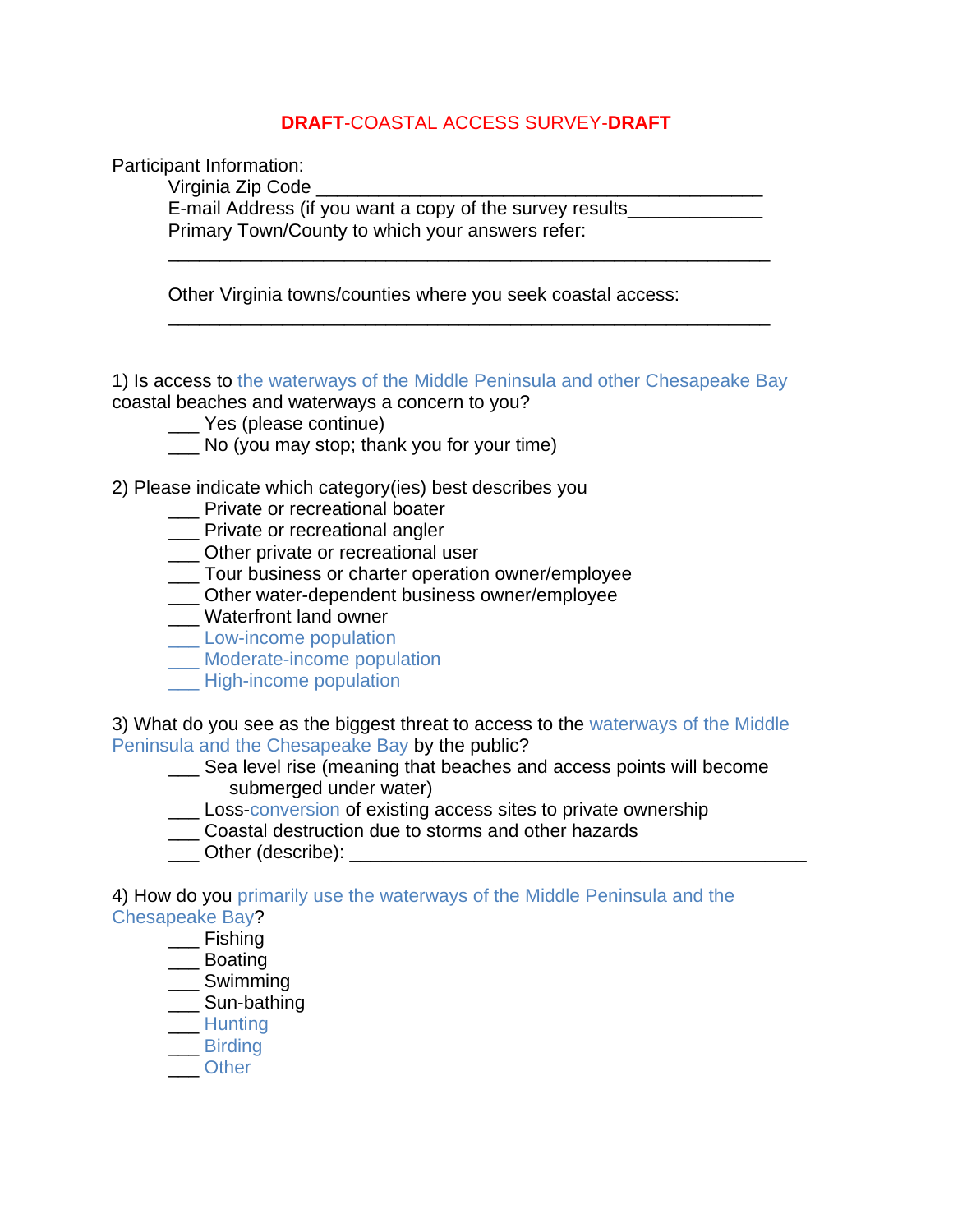5) What specific conditions(s) are you most concerned about?

- $\frac{1}{\sqrt{2}}$  Lack of boat ramps
- **Lack of beach access**
- \_\_\_ Lack of commercial fish houses
- **Lack of charter boat activity**
- **Lack of safe swimming areas**
- **Lack of public municipal slips**
- \_\_\_ Lack of public or private boat slips for transient (short-term) use
- \_\_\_ Other (describe): \_\_\_\_\_\_\_\_\_\_\_\_\_\_\_\_\_\_\_\_\_\_\_\_\_\_\_\_\_\_\_\_\_\_\_\_\_\_\_\_\_\_

Based on your answer above, please complete the corresponding sections below. Rank your answers as: 1 representing the biggest problem, to the last number representing the smallest problem.

|                                                                                    | <b>Biggest Problem to Smallest Problem</b> |  |     |       |           |  |  |
|------------------------------------------------------------------------------------|--------------------------------------------|--|-----|-------|-----------|--|--|
| <b>Boat Ramps</b>                                                                  |                                            |  |     |       | 2 3 4 5 6 |  |  |
| Rank in order from 1 to 6                                                          |                                            |  |     |       |           |  |  |
| Ramps are closing or being replaced for carry-on boats                             |                                            |  |     |       |           |  |  |
| Ramp sites lack adequate parking                                                   |                                            |  |     |       |           |  |  |
| There is not enough local and/or regional access                                   |                                            |  |     |       |           |  |  |
| Local users have been replaced by visitors (CLARIFY?)                              |                                            |  |     |       |           |  |  |
| Ramp conditions are deteriorating and not being improved                           |                                            |  |     |       |           |  |  |
| The wait time at ramp is too long and or multiple ramps needed                     |                                            |  |     |       |           |  |  |
| Beaches/Swimming                                                                   |                                            |  |     | 2 3 4 |           |  |  |
| Rank in order from 1 to 4                                                          |                                            |  |     |       |           |  |  |
| Public access sites lack parking                                                   |                                            |  |     |       |           |  |  |
| Parking is too expensive at access sites                                           |                                            |  |     |       |           |  |  |
| Traditional-historical (public or private that served as "public") access has been |                                            |  |     |       |           |  |  |
| replaced by private homes/businesses                                               |                                            |  |     |       |           |  |  |
| There are not enough officially marked beach access sites                          |                                            |  |     |       |           |  |  |
|                                                                                    |                                            |  |     |       |           |  |  |
| <b>Fishing Piers - Fishing from Shore Bank</b>                                     |                                            |  | 2 3 |       |           |  |  |
| Rank in order from 1 to 3                                                          |                                            |  |     |       |           |  |  |
| Have been destroyed in storms                                                      |                                            |  |     |       |           |  |  |
| Have turned to private ownership or private owners now forbid fishing use          |                                            |  |     |       |           |  |  |
| Have been removed for private development                                          |                                            |  |     |       |           |  |  |
| <b>Boat Slips</b>                                                                  |                                            |  | 2 3 |       |           |  |  |
| Rank in order from 1 to 3 the following issues:                                    |                                            |  |     |       |           |  |  |
| Have been turned into private condo-related slips                                  |                                            |  |     |       |           |  |  |
| Have been priced above market value                                                |                                            |  |     |       |           |  |  |
| Are being demolished                                                               |                                            |  |     |       |           |  |  |
|                                                                                    |                                            |  |     |       |           |  |  |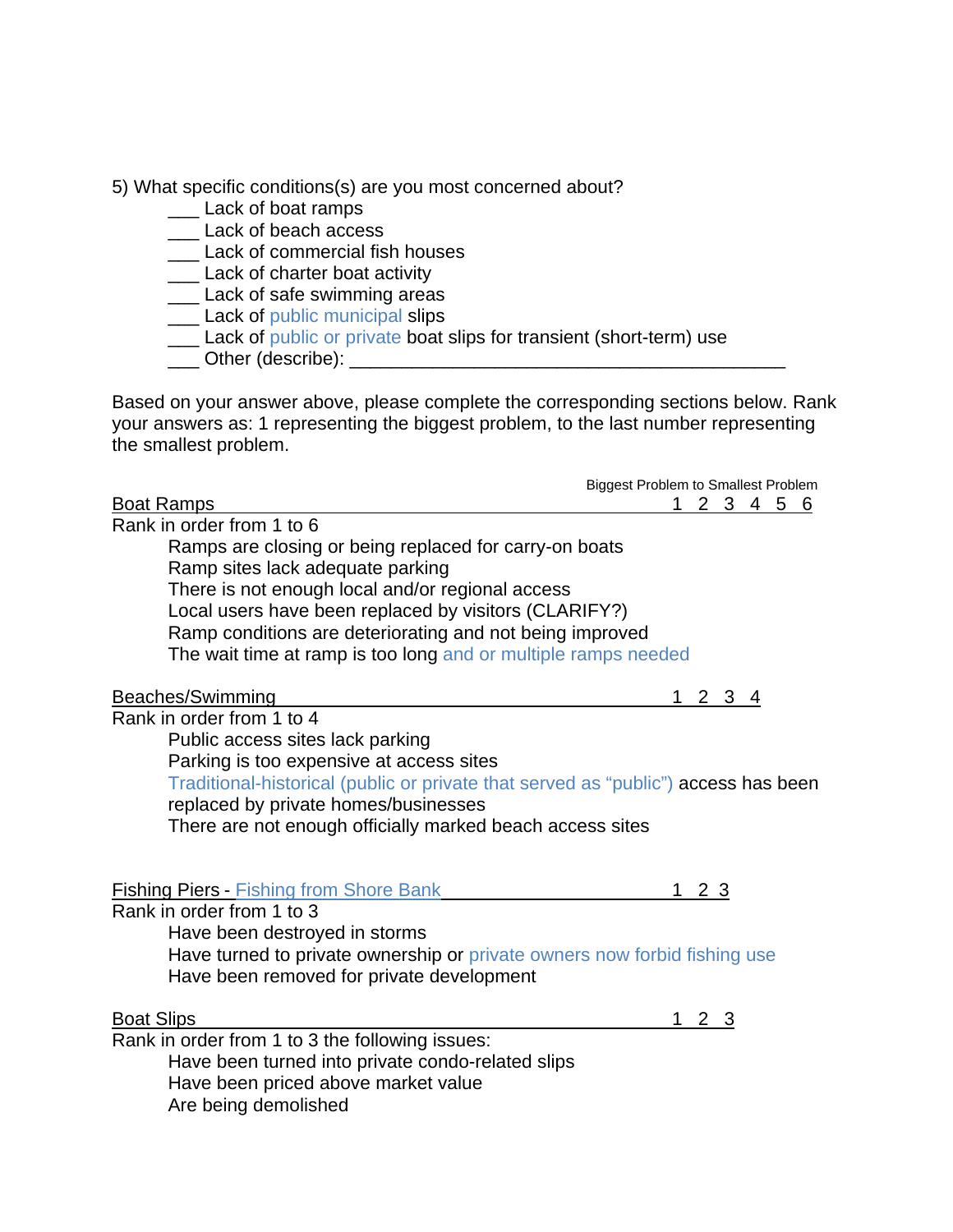Fish Houses (Working Watefront) 1 2 3

Rank in order from 1 to 3

Are being replaced by private development

Property tax is too high for fishermen to retain the property

Not enough fish stocks for fishermen to make a living

6) What tools do you think your county or local government should investigate to protect public access to the waterways of the Middle Peninsula and the Chesapeake Bay?

Transfer of development rights (protect key sites from development-

conversion)

\_\_\_ Land bonds dedicated to working waterfronts or public access

**\_\_\_ Taxation options (special projects- dredging, new boat ramps, land** acquisition)

**Zoning (protect and manage land and water use)** 

**Encouraging private donations (land and funding) for the protection of public** 

access

- \_\_\_ Working with property owners to save working waterfronts through easements
- Developing laws and regulations for the protection of public access
- \_\_\_ Don't know

7) Does your county or local government do any of the following?

- \_\_\_ Track public and private access
- \_\_\_ Have information online dedicated to public access issues
- **LEDUCATE THE PUBLIC ON ACCESS ISSUES**
- \_\_\_ Fund capital investments such as public wharves
- \_\_\_ Fund research on causes for diminishing access
- **Establish legislation for protecting access**
- \_\_\_ Facilitate community planning that addresses multiple uses of waterways \_\_\_ Don't know

8) If fees were instituted for the use and maintenance of public access sites, which of the following should be included?

- \_\_\_ A pass system for annual or seasonal use
- \_\_\_ One-time use fee
- \_\_\_ Higher fee for non-county or town residents
- \_\_\_ Higher fee for non-state residents
- \_\_\_ Fee based on parking only
- \_\_\_ Don't know

IF YOU ARE A BOATER, PLEASE CONTINUE. IF NOT, YOU ARE DONE. THANK YOU FOR YOUR TIME!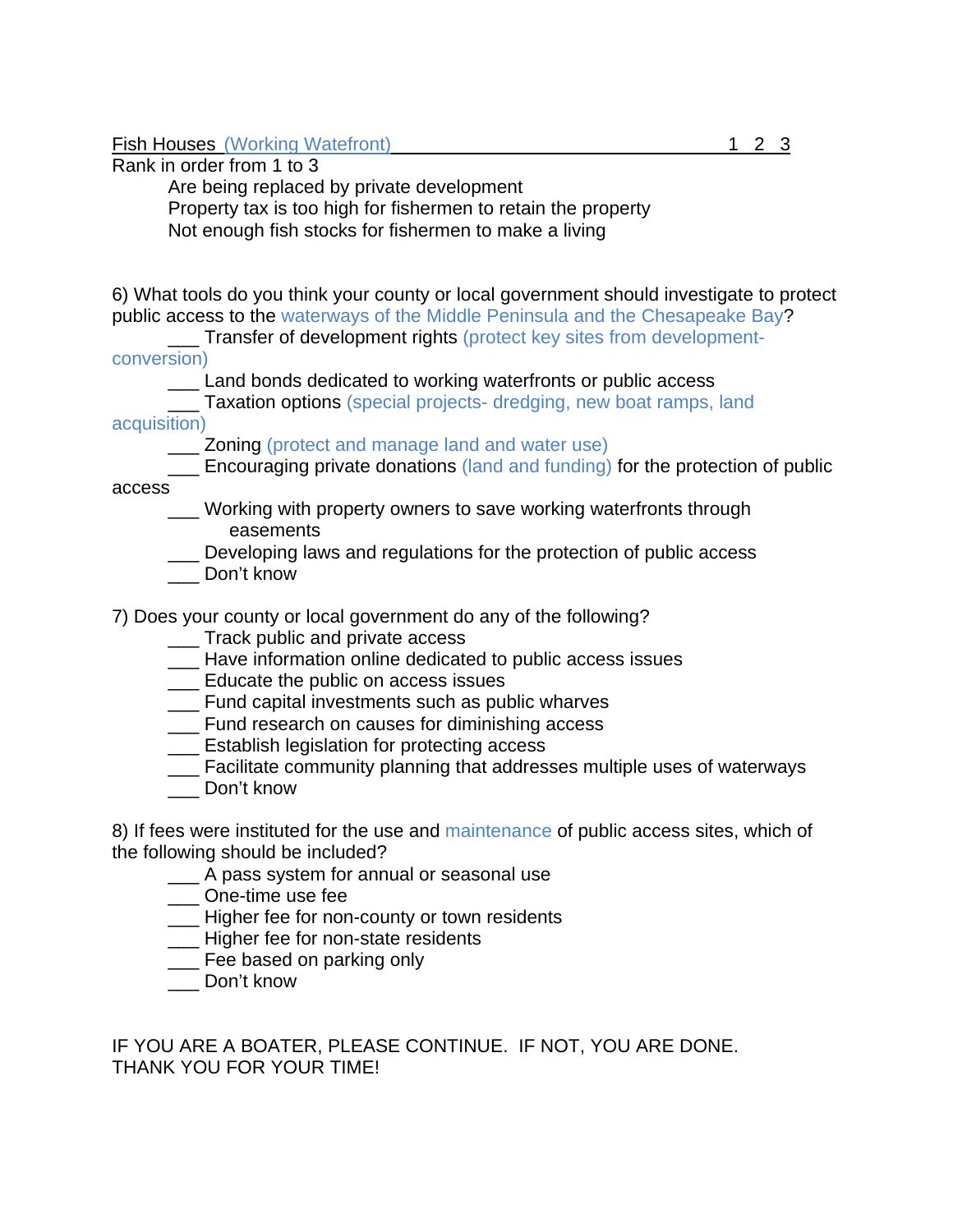| 9) How far do you typically drive to launch your boat?<br>Less than 5 miles<br>5-15 miles<br>__ 15-30 miles<br>$-$ 30-60 miles<br>60 miles or more                                                                                                                                                                                       |
|------------------------------------------------------------------------------------------------------------------------------------------------------------------------------------------------------------------------------------------------------------------------------------------------------------------------------------------|
| 10) How do you gain access to the water?<br>___ I trailer my boat from my primary residence<br>Let I trailer my boat from another location (describe) Let Electronic Let I trailer my boat from another location (describe)<br>__ I lease or own a boat slip<br>___ I lease dry storage for my boat<br>Last I have direct private access |
| 11) Have you lost access to a boat ramp in the last 5 years? _____ Yes _____ No                                                                                                                                                                                                                                                          |
| 12) Do you ever pay to launch your boat? ______ Yes ______ No                                                                                                                                                                                                                                                                            |
| 13) Where would you like to see a new public boat ramp?                                                                                                                                                                                                                                                                                  |
| 14) What is the more important priority to you? (check one)<br>___ Improvement of existing public boat ramps; or<br>___ Construction of new public boat ramps                                                                                                                                                                            |
| <b>Additional Questions Under Consideration:</b>                                                                                                                                                                                                                                                                                         |
| 15) What would your preferred type of public access site be? 1 2 3<br>Boat ramps with adequate parking for multiple users<br>Network of access site for paddling- car top use only with limited parking<br>Network of very small special purpose access sites (birding, community access,<br>hand carry watercraft only)                 |
|                                                                                                                                                                                                                                                                                                                                          |
| 16) Would your favorite public access site benefit for a dredging project? _____ Yes<br>in it is not been been been been                                                                                                                                                                                                                 |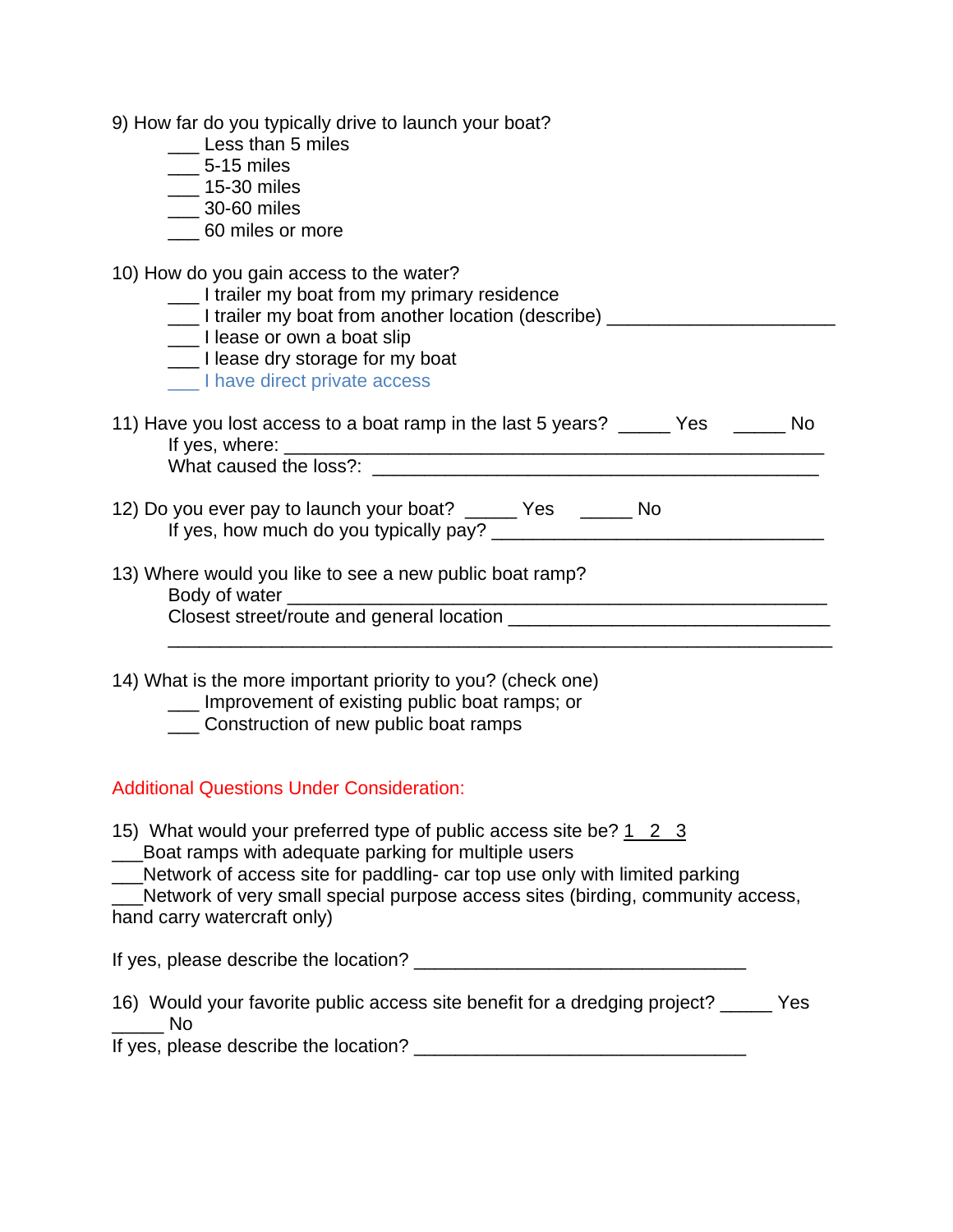17) Would you consider paying a special user fee to pay for dredging project for the benefit of public access users? \_\_\_\_\_ Yes \_\_\_\_\_ No Why\_\_\_\_\_\_\_\_\_\_\_\_\_\_\_\_\_\_\_\_\_\_\_\_\_\_\_\_\_\_\_\_\_

If yes, please describe the location? \_\_\_\_\_\_\_\_\_\_\_\_\_\_\_\_\_\_\_\_\_\_\_\_\_\_\_\_\_\_\_\_

18) Would you consider allowing a public access project on your land? \_\_\_\_\_ Yes \_\_\_\_\_ No Why\_\_\_\_\_\_\_\_\_\_\_\_\_\_\_\_\_\_\_\_\_\_\_\_\_\_\_\_\_\_\_\_\_

19) If you own waterfront land, would you consider selling, leasing, or some other compensation in exchange for creating public access on your land?

\_\_\_\_\_ Yes (Please Call 804-758-2311) \_\_\_\_\_ No

Why\_\_\_\_\_\_\_\_\_\_\_\_\_\_\_\_\_\_\_\_\_\_\_\_\_\_\_\_\_\_\_\_\_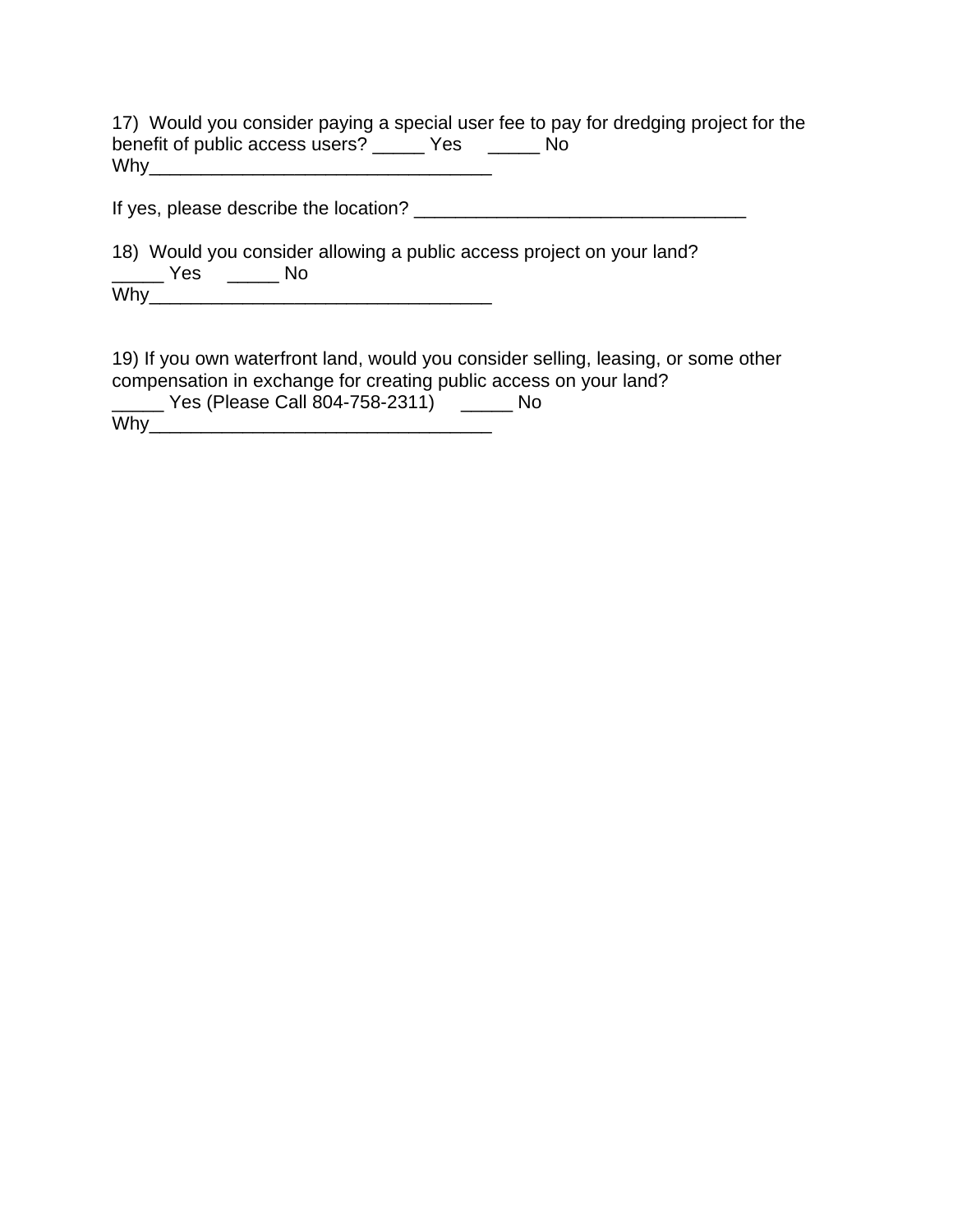# **Suggested Prohibited Uses on the Browne Tract**

- Target Shooting
- Hunting with any automatic or semi‐automatic/"self‐loading" firearm
- Hunting with shotguns larger than 10 gauge
- Discharge of firearms except within the 9 designated hunting zones
- Discharge of firearms during non‐hunting season (April‐August)
- Camping
- Use of any All‐Terrain, Off‐Road, or Cross‐Road Vehicle on the King and Queen County side of the property
- All uses not listed in the Browne Tract Management Plan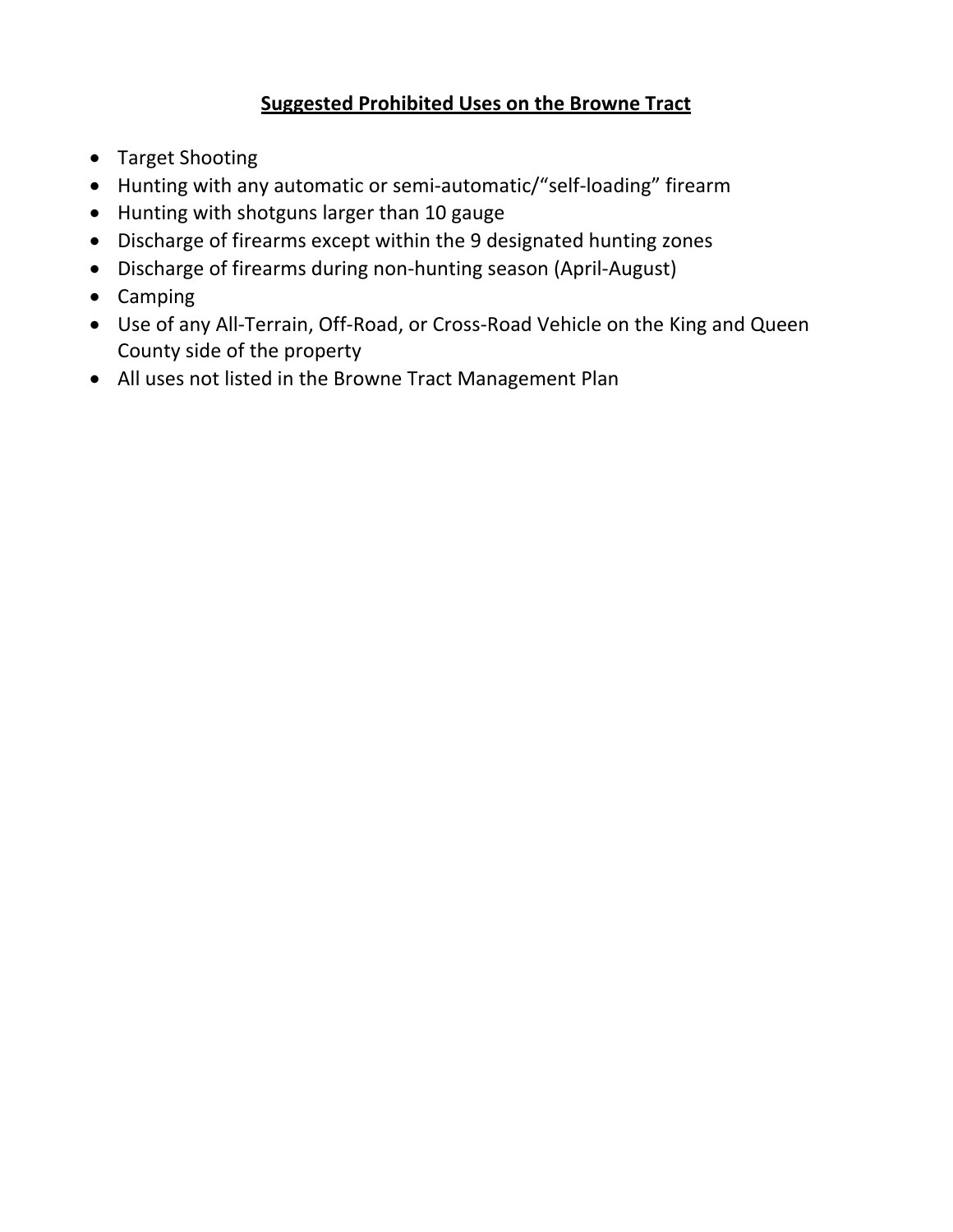

# Mission

The Authority recognizes that shorelines are high priority natural areas and that it is critical to set aside access sites for all types of recreational activities important to our economy and to the citizens of the Commonwealth of Virginia.

# Members

## **Essex County**

Mr. R. Gary Allen *(Treasurer)*

**Gloucester County** Hon. Charles R. Allen

## **King and Queen County**

Mr. Ronald A. Hachey *(Vice Chairman)*

# **King William County**

Mr. Frank Pleva *(Chairman)*

## **Mathews County**

Mr. Steve Whiteway

**Town of Tappahannock** Mr. G. Gayle Belfield

## **Town of Urbanna**

Hon. Steven Hollberg

## **Town of West Point**

Mr. Trenton Funkhouser

P.O. Box 286 Saluda, Virginia 23149 Phone: 804.758.2311 Fax: 804.758.3221

# At the Water's Edge

# Coastal and Estuarine Land Conservation Program (CELCP) Acquisitions

As one of the Chesapeake Bay's most pristine watersheds, the Dragon Run encompasses some of the most extensive and unspoiled swamp forest and woodland communities in Virginia. It is mainly undeveloped and composed almost entirely of privately owned wetlands, forests, and farms. It contains the northernmost example of the Baldcypress-Tupelo Swamp natural community in Virginia and is home to 25 state and globally rare plants and animals and five rare, natural communities.

In September 2007, a federal grant from the Coastal and Estuarine Land Conservation Program (CELCP), distributed through the Virginia Coastal Zone Management (CZM) Program, permitted the Middle Peninsula Chesapeake Bay Public Access Authority

(MPCBPAA or PAA) to acquire and open to public access 357 acres in the Dragon Run watershed, specifically the Dragon Bridge, Jackson, and Haworth Tracts. Again in early 2008, CELCP funding will be used to acquire a fourth parcel, the 209-acre Clay Tract, which abuts the Dragon Bridge and Jackson Tracts in the center of the watershed. All four holdings will be linked with the Browne Tract (the PAA's first multiuse public access site) in the upper portion of Dragon Run and with currently-protected neighboring forest and swamp lands in an effort to expand the zone of conservation within, stabilize, and protect the entire watershed. Additionally, commencing with the Haworth Tract this summer, the PAA will utilize input from members of the public, local and state government, and nongovernmental organizations in the region to develop a

stakeholder-driven, longterm stewardship plan for each of the four CELCP parcels. The land management plans will incorporate passive and low-impact, active public access to associated land- and water-based ecosystems, habitat core conservation, and multiple, traditional uses. Such uses may include walking, fishing, picnicking, paddling, bicycling, hunting, forest and habitat management, water quality monitoring, and educational opportunities.



Haworth Tract



Clay Tract

# Land Donations

In 2008, the MPCBPAA will have conserved and opened to public access more than 1,000 acres of land with waterfront access in the Middle Peninsula.

During early 2008, the PAA, working with The Nature Conservancy (TNC), will partner to transfer more than 350 acres of waterfront

property in Mathews, King William, King and Queen, and Gloucester Counties for conversion to public lands for passive and low-impact, active recreational uses. Phase I of the TNC land donations will focus on the Guinea Marshes—189 acres of islands with high ecotourism potential at the tip of Gloucester County and the Garrett Tract—a 12.5 acre island on the Mattaponi River in King William County. Acquisition of the Garrett Tract, an area prime for waterfowl hunting, will give the PAA a significant presence in King William County and provide much needed public access to the community.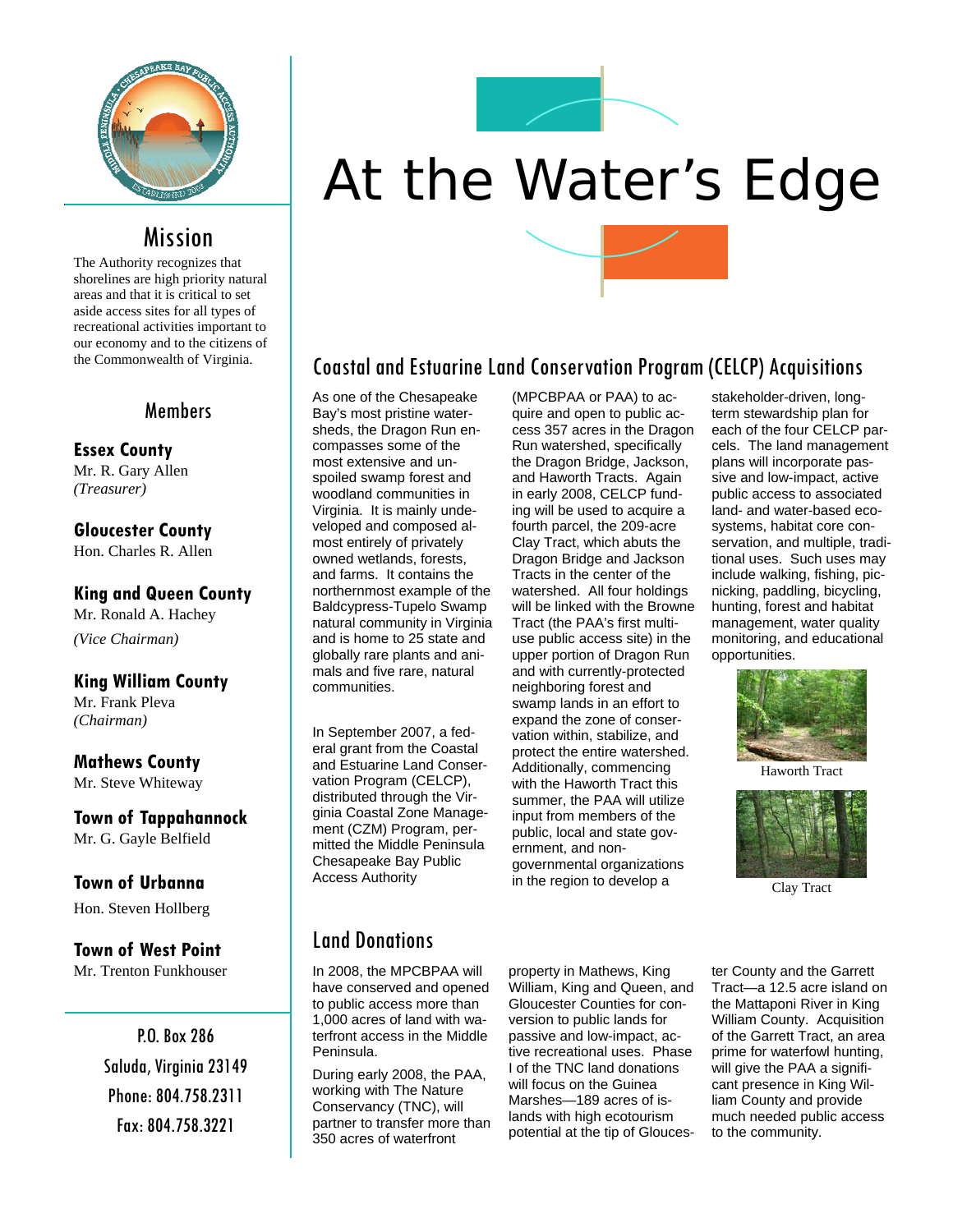| Public Access Authority Project Revenues FY 2004-2008 |               |                |             |             |  |  |  |
|-------------------------------------------------------|---------------|----------------|-------------|-------------|--|--|--|
| Project                                               | Federal/State | Regional       | Local       | Private     |  |  |  |
| <b>Browne Tract</b>                                   | \$392,000     | \$0            | \$0         | \$0         |  |  |  |
| Browne Mgmt. Plan                                     | 8,000         | ^569           | $\Omega$    | $\mathbf 0$ |  |  |  |
| <b>BFI</b>                                            | $\Omega$      | $\Omega$       | 0           | 37,500      |  |  |  |
| Ches. Bay License                                     | 900           | $\Omega$       | 0           | 0           |  |  |  |
| <b>CELCP</b>                                          | 989,477       | $\Omega$       | 0           | **989,477   |  |  |  |
| Shenk Acquisition                                     | $\Omega$      | $\Omega$       | $\mathbf 0$ | 260,400     |  |  |  |
| <b>CZM Program Grants</b>                             | 35,000        | $\Omega$       | 0           | $\Omega$    |  |  |  |
| PAA Insurance                                         | $\Omega$      | 3,073          | $\Omega$    | $\Omega$    |  |  |  |
| Road Ending Study                                     | 60,495        | $^{\wedge}122$ | 0           | 0           |  |  |  |
| <b>Transportation Study</b>                           | 10,000        | 10,000         | 0           | 0           |  |  |  |
| New Pt. Lighthouse                                    | 10,000        | ^223           | $\mathbf 0$ | $\mathbf 0$ |  |  |  |
| <b>Coastal Experience</b>                             | 35,000        | $^{\prime}77$  | 0           | $\mathbf 0$ |  |  |  |
| <b>MPDSB SAG</b>                                      | 5,000         | $\Omega$       | 0           | $\Omega$    |  |  |  |
| FY07 Gen. Assembly                                    | 20,000        | $\Omega$       | 0           | 0           |  |  |  |
| FY08 Gen. Assembly                                    | 75,000        | 0              | 0           | 0           |  |  |  |
| <b>TOTAL</b>                                          | \$1,640,872   | \$14,064       | \$0         | \$1,287,377 |  |  |  |

**TOTAL FUNDS RECEIVED: \$2,942,313**

^ Overmatched project funds

\*\* TNC match for CELCP acquisitions

# VDOT Landing and Road Ending Transfers

Pursuant to Virginia State Code 15.2-6600 through 15.2-6625, the MPCBPAA has been charged with the duty of identifying land owned by the Commonwealth or private holdings that can be secured for use by the general public as public access sites.

Funding from the Virginia CZM Program allowed the PAA to identify 300 roadways with public access capabilities running to or near waterways in the Middle Peninsula. Five properties representative of a broad range of landings were then investigated, specifically Roane Point Landing (Mathews County), Lower Guinea Landing (Gloucester), Ferry Landing (Essex), Chain

Ferry Landing, and Byrd's Bridge Landing (King & Queen). The MPCBPAA commissioned Beale, Davidson, Etherington, & Morris, P.C. to develop a report entitled *Landing and Road Ending Acquisitions* that identified ownership of each site, obstacles that could impede easement conveyance to or acquisition of the sites by the MPCBPAA, and solutions to those obstacles.

Recommendations presented in the report suggested that legislative action was necessary to permit the transfer of ownership interests in Virginia Department of Transportation (VDOT) road endings, without the requirement of abandonment or discontinuance, to

any PAA. These recommendations were presented to the General Assembly as House Bill 2781 in January 2007. The bill, sponsored by Delegate Harvey Morgan, unanimously passed the General Assembly and was approved by Governor Kaine in March 2007.

Currently, the MPCBPAA is working with VDOT to acquire the first of five road endings, Lower Guinea Landing (pictured bottom left), at the end of Kings Creek Road in Gloucester. The PAA looks to finalize the landing transfer later this year and begin development of a road ending management plan for the parcel.



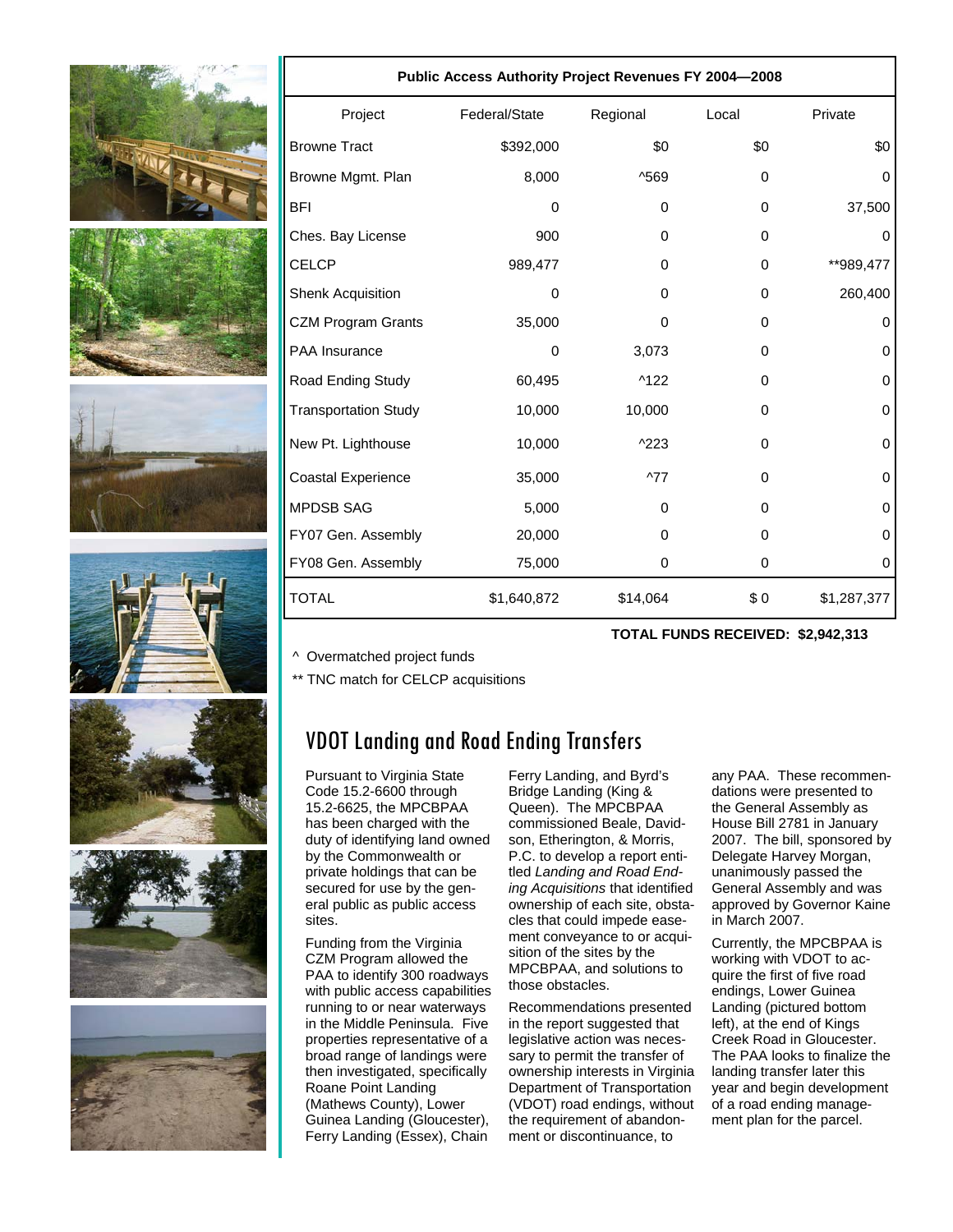



#### *What is the Public Access Authority?*

Established by Virginia State Code 15.2-6600 through 15.2-6625, the Public Access Authority (MPCBPAA or PAA) is a political subdivision that acts to serve the public access needs of the encompassed communities.

### *When was the Authority enabled?*

The MPCBPAA was created by the Virginia General Assembly on April 7, 2002 and ratified by participating localities on June 13, 2003.

#### *Who are the members?*

The Counties of Essex, Gloucester, King & Queen, King William, and Mathews and the Towns of Tappahannock, Urbanna, and West Point.

### *Why was the Authority enabled?*

The PAA was established to identify, acquire, and manage public water access opportunities in the region that can be used by the general public for passive and active activities.

# **AUTHORITY DIRECTORS**

**Essex County** – Mr. R. Gary Allen, *Treasurer* **Gloucester County** – Hon. Charles R. Allen **King and Queen County** – Mr. Ronald Hachey, *Vice Chairman***King William County** – Mr. Frank Pleva, *Chairman***Mathews County** – Mr. Steven Whiteway **Town of Tappahannock** – Mr. G. Gayle Belfield **Town of Urbanna** – Hon. Steven Hollberg **Town of West Point - Mr. Trenton Funkhouser** 

**Staff** – Mr. Lewis Lawrence, Ms. Jacqueline Shapo 804-758-2311

# **FY 2008 PUBLIC ACCESS AUTHORITY ANNUAL WORK PROGRAM PRIORITY PROJECTS**

## **Public Land Acquisition** *(1,000 acres conserved by spring 2008)*

*Public Policy Problem*: Lack of public access and conservation sites within the Dragon Run watershed

*Public Policy Solution*: 2007 – Acquired 357 acres 2008 – Under contract to acquire 209 acres

*Public Benefit*: Walking, fishing, picnicking, boating, bicycling, public hunting, educational opportunities

*Future Need:* Site management and land management plan development

## **VDOT Road Ending Transfers**

*Public Policy Problem*: Many Virginia Department of Transportation (VDOT) road endings are not managed for public access

*Public Policy Solution*: Achieved consensus on a process to transfer VDOT road endings to the PAA

*Public Benefit*: Enhanced public access to the water

*Future Need:* Site management and land management plan development

## **Wetlands Banking**

*Public Policy Problem*: No wetlands banks to serve citizens within the York River and small coastal basins

*Public Policy Solution*: Utilize the PAA to create a public wetlands bank

**Public Benefit:** Lower cost, consistency in the delivery of services, increase in passive public access

*Future Need: Development of wetlands bank* and management structure

## **Regional Waterfront Access Master Plan**

*Public Policy Problem*: Not enough public access to the waterways of the Middle Peninsula

*Public Policy Solution*: Develop a regional waterfront access master plan for the Middle Peninsula

*Public Benefit*: Citizens are able to access the water for recreation and business

*Future Need:* Acquire land for new public access to the water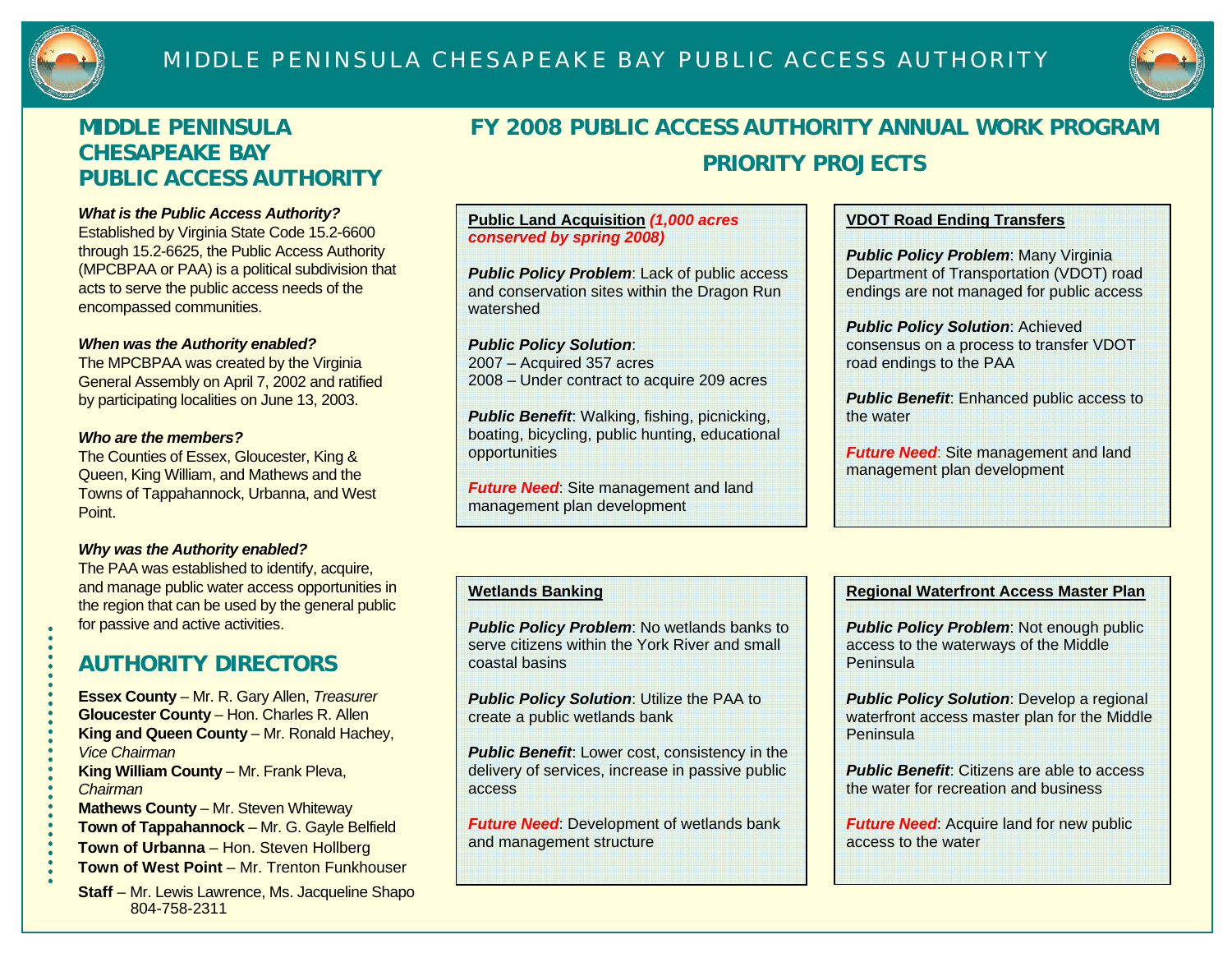



#### *What is the Public Access Authority?*

Established by Virginia State Code 15.2-6600 through 15.2-6625, the Public Access Authority (MPCBPAA or PAA) is a political subdivision that acts to serve the public access needs of the encompassed communities.

#### *When was the Authority enabled?*

The MPCBPAA was created by the Virginia General Assembly on April 7, 2002 and ratified by participating localities on June 13, 2003.

#### *Who are the members?*

The Counties of Essex, Gloucester, King & Queen, King William, and Mathews and the Towns of Tappahannock, Urbanna, and West Point.

#### *Why was the Authority enabled?*

The PAA was established to identify, acquire, and manage public water access opportunities in the region that can be used by the general public for passive and active activities.

# **AUTHORITY DIRECTORS**

**Essex County** – Mr. R. Gary Allen, *Treasurer* **Gloucester County** – Hon. Charles R. Allen **King and Queen County** – Mr. Ronald Hachey, *Vice Chairman***King William County** – Mr. Frank Pleva, *Chairman***Mathews County** – Mr. Steven Whiteway **Town of Tappahannock** – Mr. G. Gayle Belfield **Town of Urbanna** – Hon. Steven Hollberg **Town of West Point – Mr. Trenton Funkhouser Staff** – Mr. Lewis Lawrence, Ms. Jacqueline Shapo 804-758-2311

# **INITIATIVES**

*Public Land Acquisition (1,000 acres conserved by spring 2008)*

## **CELCP**

*Public Policy Problem***:** Lack of public access and conservation sites within the Dragon Run watershed.

*Public Policy Solution***:** The MPCBPAA used federal grants from the Coastal and Estuarine Land Conservation Program (CELCP), distributed through the Virginia Coastal Zone Management (CZM) Program, to acquire and open to public access 357 acres in the Dragon Run watershed, specifically the Dragon Bridge, Jackson, and Haworth Tracts. Again in early 2008, CELCP funding will be used to acquire a fourth parcel, the 209-acre Clay Tract, which abuts the Dragon Bridge and Jackson Tracts in the center of the watershed.

*Future Need***:** New holdings will be linked with the Browne Tract (PAA's first multi-use public access site) in the upper portion of Dragon Run and with currently-protected neighboring forest and swamp lands to expand the zone of conservation within, stabilize, and protect the entire watershed. A stakeholder-driven, longterm stewardship plan will be developed for each of the four CELCP parcels utilizing input from members of the public, local and state government, and non-governmental organizations in the region. The land management plans will incorporate passive and low-impact, active public access to associated land- and water-based ecosystems, habitat core conservation, and multiple, traditional uses. Such uses may include walking, fishing, picnicking, paddling, bicycling, hunting, forest and habitat management, and educational opportunities.

#### **Wetlands Banking**

*Public Policy Problem***:** No wetlands banks to serve citizens within the York River and small coastal basins.

*Public Policy Solution***:** Utilize the PAA to create a public wetlands bank. This ensures consistency in the delivery of services, lowers the cost to citizens and localities of mitigating the net loss of wetlands, and enhances passive public access to the York River and small coastal basins region.

*Future Need***:** The PAA will convert local land holdings in Gloucester County, including potentially six Gloucester-owned FEMA buyout parcels, and portions of the Shenk property – a 14-acre, PAA-owned parcel on the southwest branch of the Severn River, to create bank credits and build a public wetlands bank. The PAA will then establish strategies, through the development of a wetlands bank management plan, to manage the properties cohesively.



Shenk Parcel Gloucester, Virginia Private Land Donation